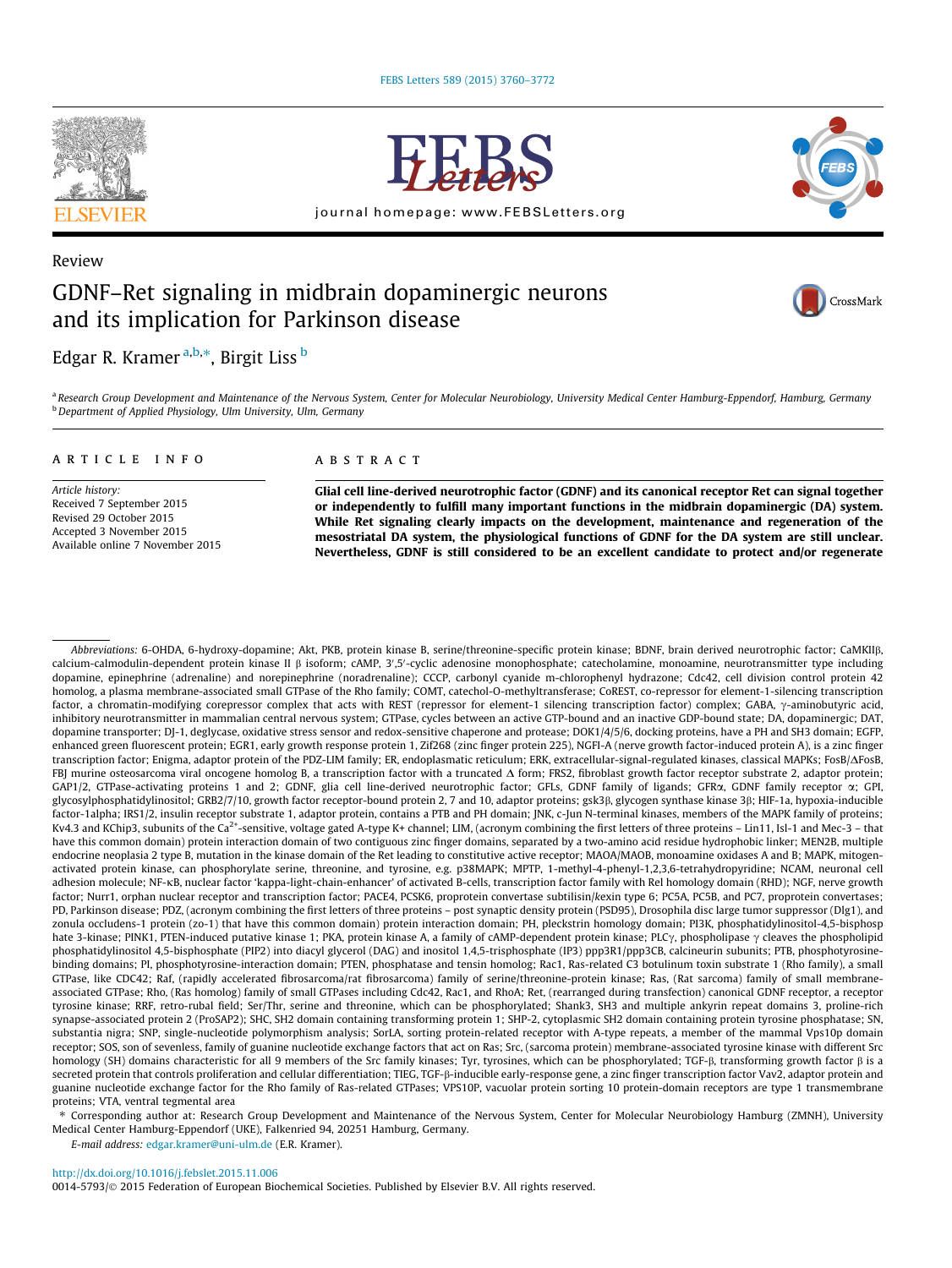Edited by Wilhelm Just

Keywords: Dopaminergic system Glia cell line-derived neurotrophic factor Rearranged during transfection Parkinson disease Drug addiction Mouse model

## 1. Introduction

The neurotransmitter dopamine is produced by dopaminergic (DA) neurons and modulates diverse functions in the brain and throughout the body, including movement, memory, motivation and emotions  $[1,2]$ . The cell bodies of DA neurons are grouped in the ventral midbrain in the substantia nigra (SN), the ventral tegmental area (VTA) and the retro-rubal field (RRF). Axonal projections of midbrain DA neurons are split into the mesostriatal and the mesocorticolimbic pathways [\[1\].](#page-8-0) The complex projections, functions and interactions of distinct types of midbrain DA neurons have recently been further dissected  $[3-10]$ . To briefly summarize, the mesostriatal pathway connects the SN and some VTA DA neurons with the dorsal striatum and is important for the control of voluntary movement. The mesocorticolimbic pathway projects from the VTA, the dorsal tier of the SN and the RRF to the ventral striatum (caudate nucleus and putamen), nucleus accumbens, olfactory tubercle, septum, amygdala, habenula, hippocampus and cortex and is involved in cognitive, rewarding/aversive and emotion-based behavior. According to its diverse projections and functions, alterations of the midbrain DA system can lead to a variety of neurological diseases. For example, the progressive loss of SN DA neurons in particular and the related dopamine deficit within the dorsal striatum cause the classical motor-function related symptoms in Parkinson disease (PD) [\[11,12\].](#page-8-0) Characterizing the rare familial cases of PD with mutations in specific genes has shaded light onto the etiology of PD and facilitated the discovery of common pathological alterations, such as mitochondrial dysfunction, metabolic and oxidative stress, axonal transport defects, and abnormal protein degradation and aggregation  $[13,14]$ . The heterogeneity of midbrain DA neurons suggests that a multitude of signaling events are required during development and maintenance to ensure proper functioning including different neurotrophic support  $[9,15-17]$ . The midbrain DA system is largely conserved between humans and rodents and studies in transgenic mice have identified the basic requirements for generation and maintenance of the DA system [\[1,18,19\]](#page-8-0) ([Fig. 1\)](#page-2-0). Here we review the emerging roles of neurotrophic factors for the midbrain DA system during physiological and pathophysiological conditions such as PD, with a focus on GDNF (glial cell line-derived neurotrophic factor) and Ret (rearranged during transfection) signaling.

#### 2. Role of neurotrophic factors in the midbrain DA system

Neurotrophic factors are a diverse group of polypeptides that function as growth and survival factors during development, adulthood and aging [\[20,21\].](#page-8-0) According to the neurotrophic factor hypothesis originally postulated by Rita Levi-Montalcini and Victor Hamburger, more neurons are born during embryogenesis than later survive, and target-derived neurotrophic factors are one limiting factor determining which neurons survive or die during pre- and postnatal development [\[22\].](#page-8-0) They can also stimulate axon outgrowth and guidance [\[23–25\].](#page-8-0) Neurotrophic factors also

2015 Federation of European Biochemical Societies. Published by Elsevier B.V. All rights reserved.

prevent degeneration associated with neurodegenerative diseases, stimulate differentiation and synaptogenesis, and are essential for maintaining normal physiological functions in the nervous system, including adult synaptic plasticity and behavior [\[21,26–30\]](#page-8-0). In general, neurotrophic factors may be secreted into the extracellular space from both neurons and glia. They can diffuse and are actively transported over long distances in antero- and retrograde directions [\[31,32\].](#page-8-0) Neurotrophic autocrine loops have been suggested to support midbrain DA neuron survival in culture [\[33\].](#page-8-0) DA neurons require specific neurotrophic factors and their cell surface receptors for proper in vivo differentiation and maintenance, which have not yet been fully characterized [\[17,34\].](#page-8-0) Neurotrophic factors of the DA system include the neurotrophins such as nerve growth factor (NGF) and brain-derived neurotrophic factor (BDNF), as well as the four GDNF family ligands (GFLs) GDNF, neurturin, artemin and persephin, which are distantly related members of the transforming growth factor- $\beta$  superfamily and the focus of this review [\[17,35,36\]](#page-8-0).

## 3. Function of neurotrophic factor GDNF in the midbrain DA system

In general, GFLs mediate their actions by utilizing a complex signaling network consisting of several different binding and signaling partners [\[37\].](#page-8-0) As summarized in [Fig. 2,](#page-2-0) each GFL binds with high affinity to one of the glycosylphosphatidylinositol (GPI) linked GDNF family receptor  $\alpha$  (GFR $\alpha$ ) members 1–4 [\[17\]](#page-8-0). GDNF binds with high affinity to GFR $\alpha$ 1, which is the only GFR $\alpha$  receptor expressed at high mRNA and protein levels in midbrain DA neu-rons [\[38,39\].](#page-8-0) GFR $\alpha$ 1 is alternatively spliced and both isoforms are highly expressed in the SN  $[40-42]$ . The long a form including the exon 5 encoded sequence was found to bind GDNF less efficiently than the short b form lacking the exon 5 encoded sequence; the long a form also promotes axon outgrowth through MAPK, Rac1 and Cdc42 signaling, in contrast to the short b form [\[41,42\].](#page-9-0) GFRa2 is also expressed in the ventral midbrain, but in non-DA neurons  $[43-45]$ . GFR $\alpha$ 3 and GFR $\alpha$ 4 seem not to be expressed in the ventral midbrain [\[46,47\]](#page-9-0). The GDNF/GFR $\alpha$ 1 signaling complex can recruit transmembrane receptors such as the canonical GDNF receptor Ret, a receptor tyrosine kinase [\[17,48–50\],](#page-8-0) or the neuronal cell adhesion molecule (NCAM)  $[51-53]$ , to trigger downstream signaling events in midbrain DA neurons ([Fig. 2](#page-2-0)).

GDNF seems to be the most prominent neurotrophic factor within the midbrain DA system and a promising therapeutic candidate for neuroprotective and regenerative interventions in PD patients [\[21,54,55\].](#page-8-0) GDNF was described more than 20 years ago as a survival factor for rat embryonic DA neurons of the midbrain in culture [\[23\].](#page-8-0) Later, this positive in vitro survival effect of GDNF was extended to other neuronal cell types such as motor neurons, adrenergic neurons, parasympathetic neurons, enteric neurons, and somatic sensory neurons [\[17,56–59\]](#page-8-0).

Mature GDNF is a homo-dimeric glycoprotein [\[23\]](#page-8-0). GDNF is expressed as a pre-pro-domain containing precursor protein with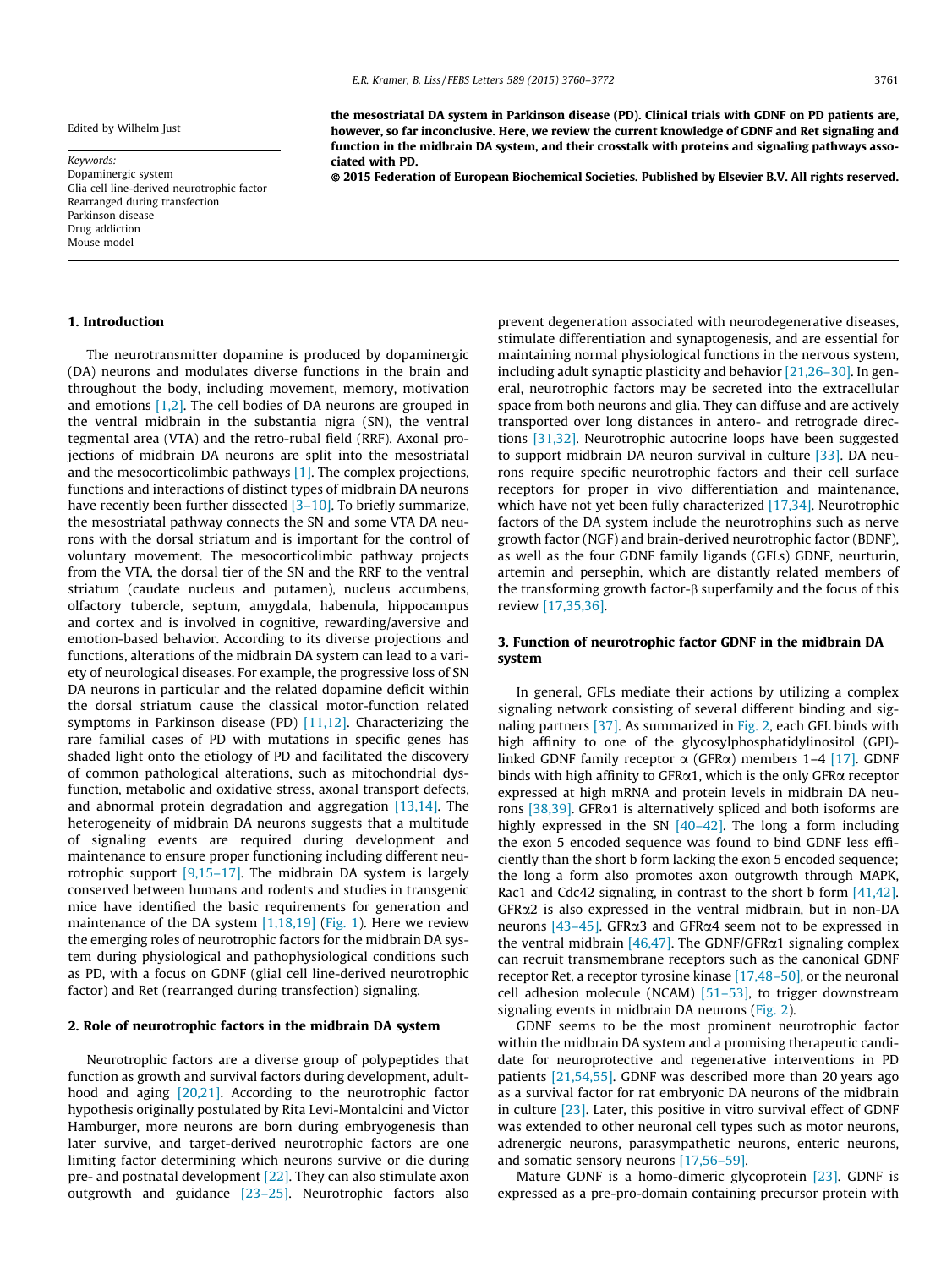<span id="page-2-0"></span>

Fig. 1. The midbrain dopaminergic system is conserved in humans and mice. The cell bodies of the midbrain dopaminergic (DA) neurons that are preferentially dying in Parkinson disease (PD) patients are located in the substantia nigra (SN) pars compacta (cell bodies in the midbrain labeled in purple). They innervate with their axons mainly the dorsal striatum (a subcortical telencephalon region labeled in gray). Addiction affects DA neurons of the ventral tegmental area (VTA) (cell bodies in the midbrain labeled in red) mainly innervate the ventral striatum, cortex, amygdala and olfactory tubercle compacta.

two splice variations in the pro-domain leading to a long  $\alpha$  and a short  $\beta$  pro-protein detected in and outside the DA system [\[60–63\]](#page-9-0). The pre-domain of GDNF is cleaved upon secretion and the pro-domain can be removed for activation by several proteases in the extracellular space, such as furin endoproteinase, PACE4, and proprotein convertases PC5A, PC5B, and PC7 [\[17,63\].](#page-8-0) Potassium-stimulated secretion of long  $\alpha$  GDNF protein was enhanced by interaction with the sorting protein-related receptor with A-type repeats (SorLA), a member of the mammal Vps10p domain receptor family, but the secretion-defective short  $\beta$  proprotein did not efficiently bind to SorLA [\[64,65\].](#page-9-0) Interestingly, SorLA was also found to act as a sorting receptor for the internalization of the GDNF/GFRa1/Ret complex, leading to GDNF degradation in lysosomes and recycling of the receptors GFRa1 and Ret back to the cell membrane [\[66\].](#page-9-0) Secreted GDNF can bind to polysaccharides such as heparin sulfate (HS) proteoglycans on syndecan 3 [\[67\]](#page-9-0) or polysialic acid (PSA) on NCAM [\[51\].](#page-9-0) This binding might reduce GDNF diffusion and allow for concentration of GDNF



Fig. 2. GDNF family of ligands and their receptors. The four members of the glial cell line-derived neurotrophic factor (GDNF) family of ligands, which include GDNF, neurturin, artemin, and persephin, are homodimers which bind with high affinity to one of the four members of the GDNF receptor a family (GFRa1-4). These receptor-ligand complexes can interact with and activate the canonical GDNF receptor Ret, a receptor tyrosine kinase. GDNF can also activate alternative GDNF receptors, such as the neuronal cell adhesion molecule (NCAM). The intracellular domain of Ret can be phosphorylated and ubiquitinylated.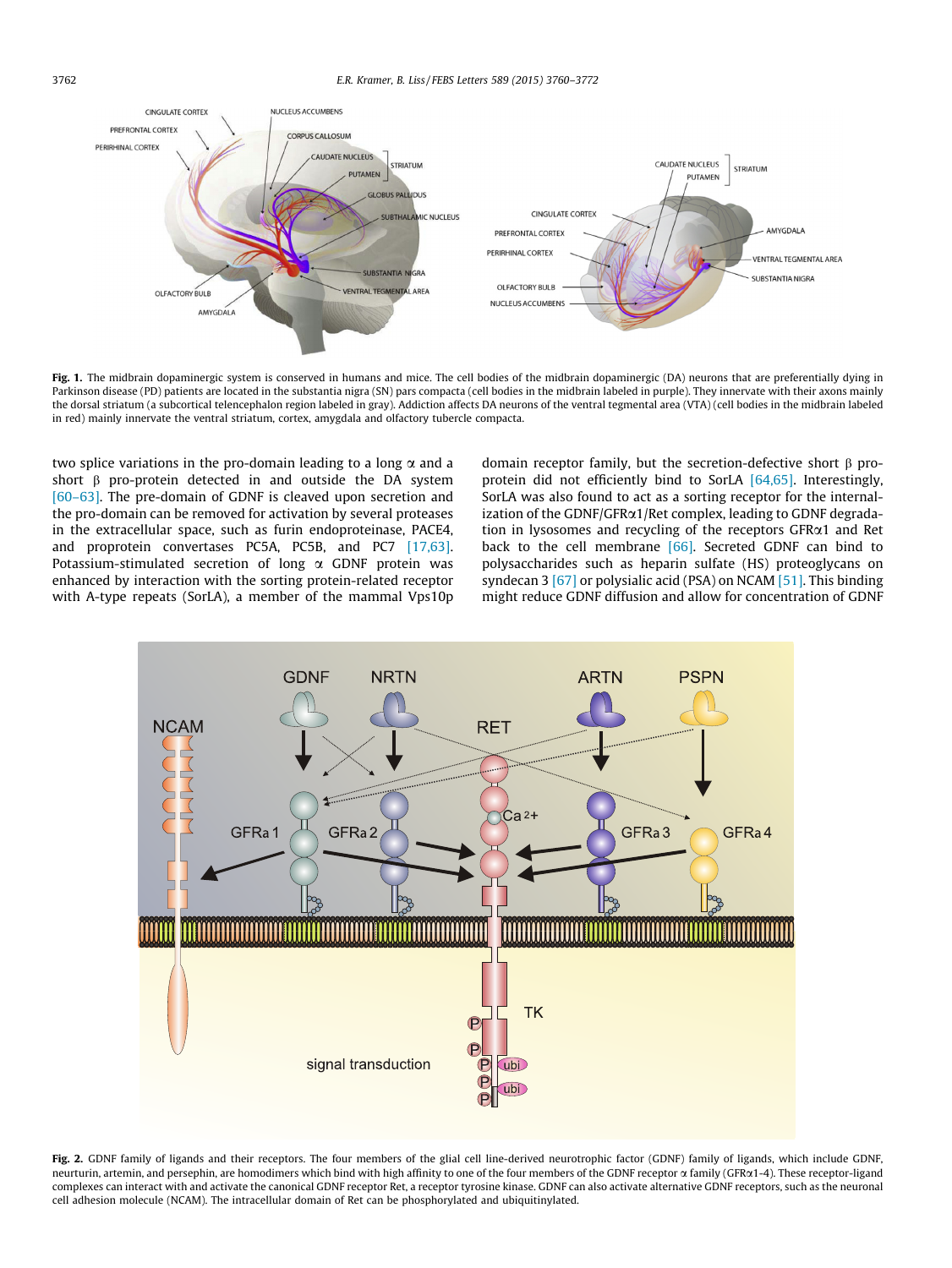at specific sites. These data illustrate the complex multiple step maturation process of GDNF, with many possibilities for fine-tuning its expression and tissue availability also in the DA system.

GDNF mRNA is expressed in the adult DA system in the striatum, the nucleus accumbens, thalamus, hippocampus and cerebellum [\[68–70\],](#page-9-0) which are known to be brain areas innervated by axonal projections of midbrain DA neurons [\[1,71–73\].](#page-8-0) Despite its name, and expression in cultured astrocytes, microglia and oligodendrocytes [\[68,74–76\],](#page-9-0) GDNF seems to be absent in glia cells of the mouse striatum even under 1-methyl-4-phenyl-1,2,3,6-tetrahy dropyridine (MPTP)-induced DA degeneration conditions [\[77\].](#page-9-0) In the adult striatum, GDNF mRNA was only detected in neuronal cells [\[78\].](#page-9-0) In mice carrying the lacZ gene in the GDNF locus [\[79\],](#page-9-0) GDNF was also found in the DA innervated striatum, thalamus, septum and subcommissural organ [\[80\]](#page-9-0). In the adult striatum of these mice, GDNF was found to be expressed in 80% of fast spiking, parvalbumin-positive GABAergic interneurons (which representing 0.7% of all striatal neurons and 95% of GDNF-positive cells). In the striatum, 5% of GDNF positive neurons appear to be somatostatinergic or cholinergic interneurons. GDNF was not expressed in medium spiny neurons (MSN) [\[55,77\].](#page-9-0) The lack of GDNF detection in postnatal and adult midbrain DA neurons suggests that the existence of an autocrine loop of GDNF stimulation of DA neurons is unlikely [\[77\].](#page-9-0) However, midbrain DA neurons express sonic hedgehog (Shh) and require Shh for long-term maintenance [\[81\]](#page-9-0). Shh is released from DA neuron axons and inhibits the muscarinic autoreceptor in cholinergic interneurons. Shh also downregulates GDNF expression in cholinergic and GABAergic interneurons of the striatum. Conversely, GDNF in the striatum activates the Ret receptor on midbrain DA neurons and in turn inhibits their Shh expression [\[81\].](#page-9-0) This inhibitory feedback loop might be important for maintaining the homeostasis between midbrain DA neurons and striatal neuronal activity.

Constitutive GDNF knockout mice were shown to die soon after birth without developing kidneys, but with a normal DA system, proving GDNF not essential during development of the prenatal DA system in the mouse  $[79,82,83]$ . In mice, GFR $\alpha$ 1 was also found to be dispensable for the embryonic DA system development [\[84–](#page-9-0) [86\]](#page-9-0). Antibodies against the rate limiting enzyme for dopamine synthesis, tyrosine hydroxylase (TH), on wildtype mouse midbrain tissue revealed a naturally occurring DA cell death already during late embryogenesis. Half of the DA neurons remaining at birth are eliminated by two postnatal apoptotic processes which peak at day 2 and 14 after birth [\[87,88\].](#page-9-0) Intrastriatal injection of GDNFblocking antibody in wild-type mice can augment cell death, and expression of GDNF in the striatum has been found to inhibit the natural apoptosis at postnatal day 2 [\[88,89\].](#page-9-0) However, GDNF expression only transiently increased the midbrain DA cell number, which returned to normal within a few weeks during adulthood, suggesting a rather minor role for GDNF in normal postnatal development of the midbrain DA system [\[88,89\].](#page-9-0)

In adult mice, conditional ubiquitous removal of GDNF triggered by tamoxifen in Esr1-Cre mice  $[90]$  led to a  $\sim$ 40–80% reduction of striatal GDNF protein levels and reportedly caused an approximate 60% degeneration of SN DA and VTA DA neurons [\[80\].](#page-9-0) Behavioral analysis of these mice in the open field test revealed a hypokinetic syndrome with reduced distance travelled, less rearing events and diminished accumulated rearing time. Surprisingly, these mice also lost almost 100% of noradrenergic neurons from locus coeruleus, another brain region that displays high vulnerability to degeneration in PD [\[80\].](#page-9-0) However, the opposite result was found when another group used the same Esr1-Cre mice together with their own floxed GDNF mice; no loss of midbrain DA neurons or locus coeruleus noradrenergic neurons was observed and no alterations in the open field motor activity test [\[91\]](#page-9-0). This discrepancy might be due to different genetic backgrounds of the mice used in these two studies starting already with different embryonic stem cells utilized to generate the mice (R1 ES cells derived from mouse stain 129X1/SvJ x 129S1/Sv)F1-Kitl<+> [\[80\];](#page-9-0) IB10/E14IB10 ES cells derived from mouse line 129P2/OlaHsd  $[91]$ ). In addition, this discrepancy emphasized the need to characterize alternative GDNF-deficient mouse models. Likewise, Kopra et al. reported no catecholaminergic cell loss in the brain of adult Nestin-Cre/GDNF mice when GDNF was deleted in neurons and glia cells during embryogenesis, or by injection of AAV5-Cre virus during adulthood [\[91\]](#page-9-0). Heterozygous GDNF knockout mice showed about 35–65% decrease in GDNF protein levels, a slight agedependent loss of SN DA neurons (14–20% in 20 and 12 month old mice, respectively), and an aged-dependent motor impairment in the open field and accelerated rotarod test [\[92\].](#page-9-0) In addition, adult heterozygous GDNF knockout mice have increased extracellular dopamine levels and  $F$ osB/ $\Delta$ FosB levels in the striatum and an impaired water maze learning performance [\[93,94\].](#page-9-0) Also heterozygous GFRa1 knockout mice were investigated and showed at the age of 18 month 24% loss of DA neurons in the SN but not in the VTA, reduced dopamine levels in the striatum and reduced locomotor activity [\[95,96\]](#page-9-0). Data on the midbrain DA system of conditional GFRa1 knockout mice have not yet been reported but might help to shed light on the importance of GDNF/GFRa1 signaling in the midbrain DA system. Taken together, the discrepancy between data from current GDNF and GFR $\alpha$ 1 mouse models suggest that the in vivo GDNF and GFR $\alpha$ 1 functions for midbrain DA neuron survival during postnatal development and aging of mice remain controversially discussed and further experiments are needed to clarify this issue [\[80,91,97\].](#page-9-0)

Besides GDNF's effect on DA cell survival, GDNF has also been reported to influence the physiology of midbrain DA neurons. This important aspect of GDNF is often been neglected and is therefore discussed here in more detail. In adult and aged rats, intranigral injection of 10 µg GDNF increased dopamine levels in the striatum and also augmented motor behavior [\[98,99\]](#page-10-0). Treatment of primary midbrain DA culture from newborn rats with 10 ng/ml GDNF enlarged the number of dopamine molecules released per quantum by 380% compared to controls [\[100\]](#page-10-0). GDNF treatment could also acutely and reversibly potentiate the excitability of rat VTA DA neuron cultures and increase the number of dopamine vesicles [\[101\].](#page-10-0) GDNF potentiates the excitability of rat midbrain slices and DA neuron cultures by an MAPK-dependent inhibition of  $Ca<sup>2+</sup>$ -sensitive, voltage gated A-type K+ channels [\[102\]](#page-10-0) composed of Kv4.3 and KChip3 subunits [\[103\],](#page-10-0) which has similarly been described for  $\alpha$ -synuclein in adult mice [\[104\]](#page-10-0). Adult rats injected intrastriatally with 10 µg GDNF after one week show an increase of dopamine release and reuptake with two 20-min infusions of  $K(+)$  (70 mM), as measured by microdialysis [\[105\]](#page-10-0). Chronic infusions of 7.5 µg of GDNF per day for 2 months into the right lateral ventricle in 21–27 year old monkeys increased stimulus-evoked release of dopamine significantly in the SN and striatum and also increased hand movement speed up to 40% [\[106\].](#page-10-0) GDNF (3–30 ng/ml) increased dopamine release from K(+) stimulated synaptosomes (20 mM, 2 min) and from electrically stimulated rat striatal slices (2 Hz, 2 min), an effect dependent upon tonic ade-nosine A(2A) receptor activation [\[107\].](#page-10-0) Single bilateral injections of 10 mg of GDNF (5 mg each side) into the striatum of postnatal day 2 (P2) rats produced forelimb hyperflexure, clawed toes of all limbs, a kinked tail, increased midbrain dopamine levels, and enhanced TH activity [\[108\]](#page-10-0). GDNF/Ret signaling was shown using the human neuroblastoma cell line TGW to increase mRNA and protein levels of TH  $[109]$ . Also striatal GDNF injection  $(100 \mu g)$ in young and 2 year old rats enhanced expression and phosphorylation dependent activation of TH in the SN and striatum and increased both amphetamine- and potassium-evoked dopamine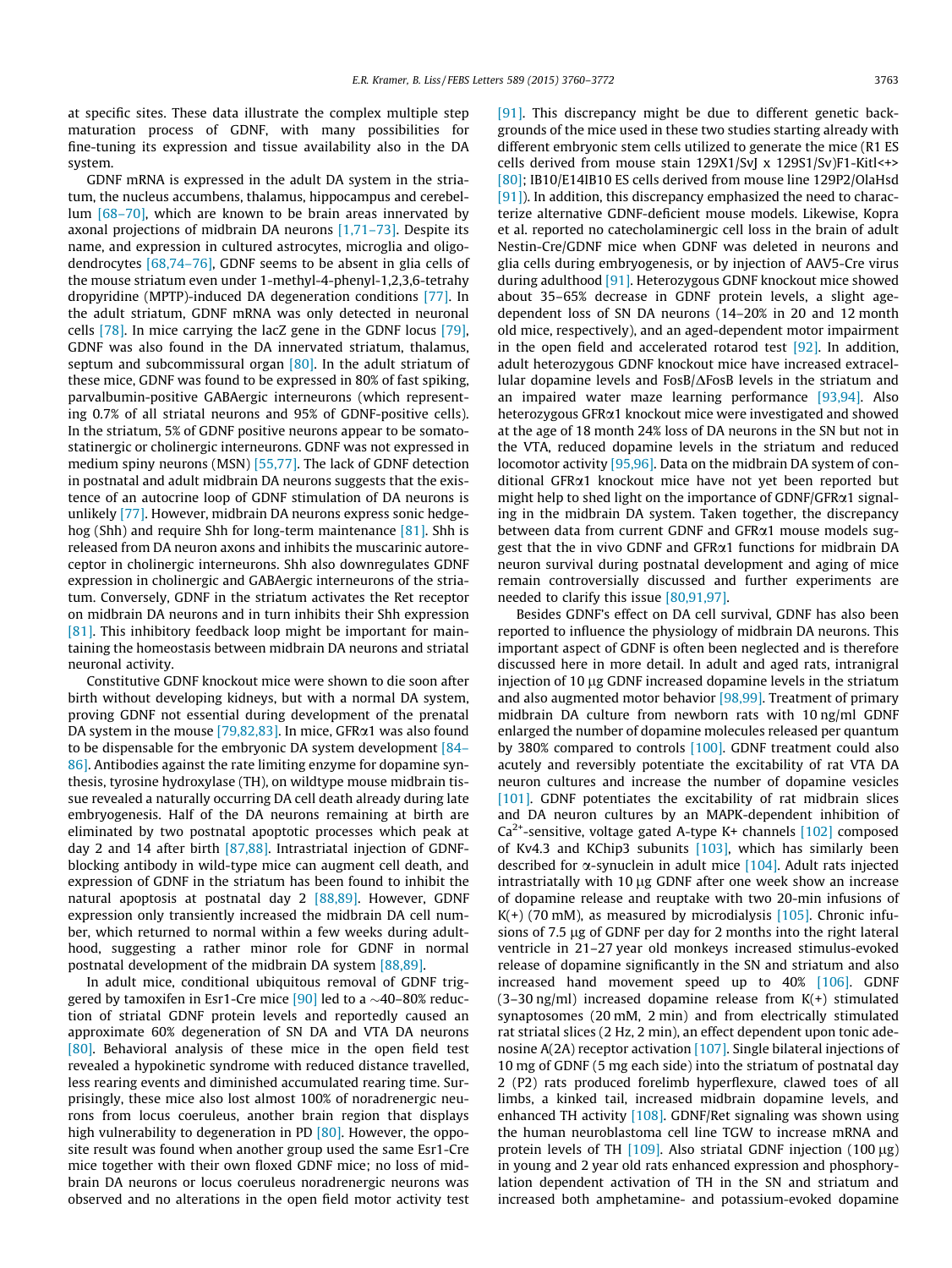release [\[110\].](#page-10-0) Acute GDNF stimulation of midbrain DA neuron cultures increased the expression of the transcription factors EGR1 and TIEG, and ERK or PKA activation. ERK or PKA activation increased expression of caveolin1 and calcineurin subunits ppp3R1 and ppp3CB, while calcium-calmodulin-dependent protein kinase II beta isoform (CaMKIIbeta) and the glycogen synthase kinase 3 beta (gsk3beta) expression, involved in neuronal apoptosis, was decreased [\[111\]](#page-10-0). GDNF might reduce dopamine reuptake by stimulating the internalization of the protein complex containing the GDNF receptor Ret, the adaptor protein and Rho-family guanine nucleotide exchange factor Vav2, and the dopamine transporter (DAT) [\[112\]](#page-10-0). The influence of GDNF on dopamine and on the electrophysiological properties of midbrain DA neurons is important because modulation of activity pattern has emerged as a crucial factor for differential midbrain DA neuron function and vulnerability to degeneration in PD [\[113–115\].](#page-10-0) Postsynaptic dopaminemediated responses of GABAergic medium spiny neurons in the striatum or other midbrain DA projections areas are critically dependent not only on the binding to respective G-protein coupled stimulatory (D1, D5) or inhibitory (D2, D3, D4) dopamine receptors [\[116\],](#page-10-0) the presynaptic activity of the dopamine transporter (DAT), the monoamine oxidases MAOA/MAOB and the catechol-Omethyltransferase (COMT) [\[117\],](#page-10-0) but also depend on the amount of dopamine released from presynaptic dopamine vesicles in response to their activity pattern [\[118\].](#page-10-0) Thus, due to its stimulation of dopamine release, GDNF alters complex dopamine-dependent behavior, e.g. voluntary movement, reward/reinforcement/aversive behavior, cognition, and stress-responses [\[1,2\]](#page-8-0).

In this light, it is interesting to note that epigenetics (specially histone modifications and DNA methylation of the Gdnf gene promoter in the ventral striatum) modulates the susceptibility and adaptation to chronic stress of adult wild-type mice, and that GDNF expression can normalize behavior in these chronically stressed mice  $[119]$ . GDNF infusion (2.5–10  $\mu$ g/day) into the VTA of adult mice has also been reported to specifically block biochemical and behavioral adaptations to chronic cocaine, morphine and alcohol exposure [\[120,121\].](#page-10-0)

In neurotoxic PD rodent and monkey models generated by administering drugs such as MPTP or 6-hydroxy-dopamine (6- OHDA) [\[122,123\],](#page-10-0) GDNF protects SN DA neurons from degeneration, if provided before this neurotoxic lesion [\[124–126\]](#page-10-0). On previously lesioned rodents and monkeys, GDNF provided a neurorestorative function on midbrain DA neurons, in particular of the mesostriatal projection, by resprouting of remaining axonal branches and formation of new synapses [\[124–127\].](#page-10-0) While it is clear that GDNF is beneficial in animal models with DA system alterations, GDNF treatment of PD patients was found in clinical phase II trials to be safe but did not show efficacy. This is most likely due to technical problems and the selection of advanced PD patients with only few remaining DA neurons that would be able to respond [\[21,54,128,129\]](#page-8-0). The same holds true for clinical trials with neurturin. The neurturin receptor GFRa2 is not expressed on DA neurons, but neurturin can also bind to GFRa1 with less affinity. This may allow neurturin to activate DA neurons directly, despite the lack of its high-affinity receptor. Alternatively, a non-cell autonomous function for neurturin would need to be proposed to explain this result [\[45,54,129\]](#page-9-0). The clinical trials will not be discussed here in detail as they have recently been summarized in several excellent reviews [\[21,54,128,129\].](#page-8-0)

In summary, there is clear evidence that GDNF supports the normal physiology of midbrain DA neurons and that GDNF is beneficial in animal models of DA dysfunction. However, it is still uncertain whether GDNF is crucial for development and/or maintenance of midbrain DA neurons, and if GDNF offers a neuroprotective therapeutic strategy for SN DA neurons in human PD patients.

## 4. GDNF/GFRa1 can mediates its actions through distinct transmembrane receptors in midbrain DA neurons

In DA neurons in culture, GDNF can activate different signaling cascades and can utilize a complex signaling network consisting of several binding and signaling partners [\[37\].](#page-8-0) As discussed above and illustrated in [Fig. 2,](#page-2-0) GDNF binds to GFR $\alpha$ 1 and this complex then recruits other receptors, in particular Ret  $[48, 49, 50]$ , but also NCAM [51-53], integrins (e.g. integrin  $\alpha$ V and  $\beta$ 1) [\[52,130\],](#page-9-0) syndecan-3 [\[67\],](#page-9-0) or N-cadherin [\[131\]](#page-10-0). In accordance with the variety of possible downstream interaction partners of GDNF/GFRa1,  $GFR\alpha1$  mRNA is strongly expressed in many adult brain regions, while Ret mRNA expression is mainly restricted to the midbrain, cerebellum, pons and thalamus [\[50,70,132–135\]](#page-9-0). In the midbrain DA system Ret protein is only expressed in DA neurons [\[136–139\]](#page-10-0) while all other GDNF receptors are additionally found in postsynaptic neurons and use a variety of different downstream signaling components [\[17,140\].](#page-8-0) It is still not understood which functions of GDNF in DA neurons are mediated by which GDNF receptor. And it is also unknown how important these GDNF receptors are in the DA system in vivo as cell adhesion molecules or cell recognition receptors independent of their GDNF receptor function [\[140\].](#page-10-0) The functions of GDNF/GFRa1/Ret signaling are best understood in midbrain DA neurons, and will be summarized in the following section.

## 5. Function of the receptor tyrosine kinase Ret in the midbrain DA system

As highlighted above, the GDNF receptor Ret is expressed in all DA neurons during development and maintenance, as well as in motor neurons, somatic sensory neurons, enteric neurons, and sympathetic and parasympathetic neurons [\[17\]](#page-8-0). Accordingly, Ret signaling is involved in a variety of different functions, including cell survival, differentiation, proliferation, migration, chemotaxis, branching, morphogenesis, neurite outgrowth, axon guidance and synaptic plasticity [\[17,141\]](#page-8-0).

Ret is alternatively spliced and there are at least three isoforms, with Ret9 (1072 amino acids) and Ret51 (1114 amino acids) being more abundant than Ret43 (1106 amino acids). The three isoforms are identical until Tyr 1062 and differ only at the C-terminus [\[142–145\]](#page-10-0). The last amino acids at the C-terminus of Ret9 are encoded by intron 19, for Ret51 in exon 20 and for Ret43 in exon 21 [\[144\]](#page-10-0). Interestingly, the Ret knockout lethality and kidney agenesis can be rescued by a Ret9 transgene, but not a Ret51 transgene [\[146\]](#page-10-0). Mice engineered to express only Ret51 die as neonates or young adults that exhibit severe growth retardation and kidney abnormalities. Mice expressing only Ret9 are viable and appear to be normal [\[146\]](#page-10-0).

Binding of GDNF/GFRa1 to Ret leads to homo-dimerization of Ret and subsequent autophosphorylation of certain tyrosine residues within its intracellular domain. Ret9 and Ret51 isoforms are phosphorylated with different preference on at least 12 tyrosines: Tyr687, Tyr752, Tyr806, Tyr809, Tyr826, Tyr900, Tyr905, Tyr928, Tyr981, Tyr1015, and Tyr1062. Ret51 is also phosphorylated on Tyr1096 [\[147–151\].](#page-10-0) The phosphotyrosines of Ret are docking sites for adapter proteins that activate different intracellular signaling cascades [\[17,21,141,151,152\]](#page-8-0) ([Fig. 2 and 3\)](#page-2-0). For example, phospho-Tyr905 can bind Grb7/10; phospho-Tyr981 binds to Src (Raf/Ras and PI3K/Akt signaling); phospho-Tyr1015 binds to PLC $\gamma$  $(Ca^{2+}$  release, PKC activation, neurotransmission); phospho-Tyr1062 recruits Enigma, IRS1/2, DOK1/2/4/5/6, Shank3, FRS2 and Shc1/GRB2/GAP1/2 (which activates PI3K/Akt/NF-KB for mediating cell survival, proliferation and neurotransmission, PI3K/Rac induces differentiation, SOS/Ras/MAPK stimulates cell survival, growth,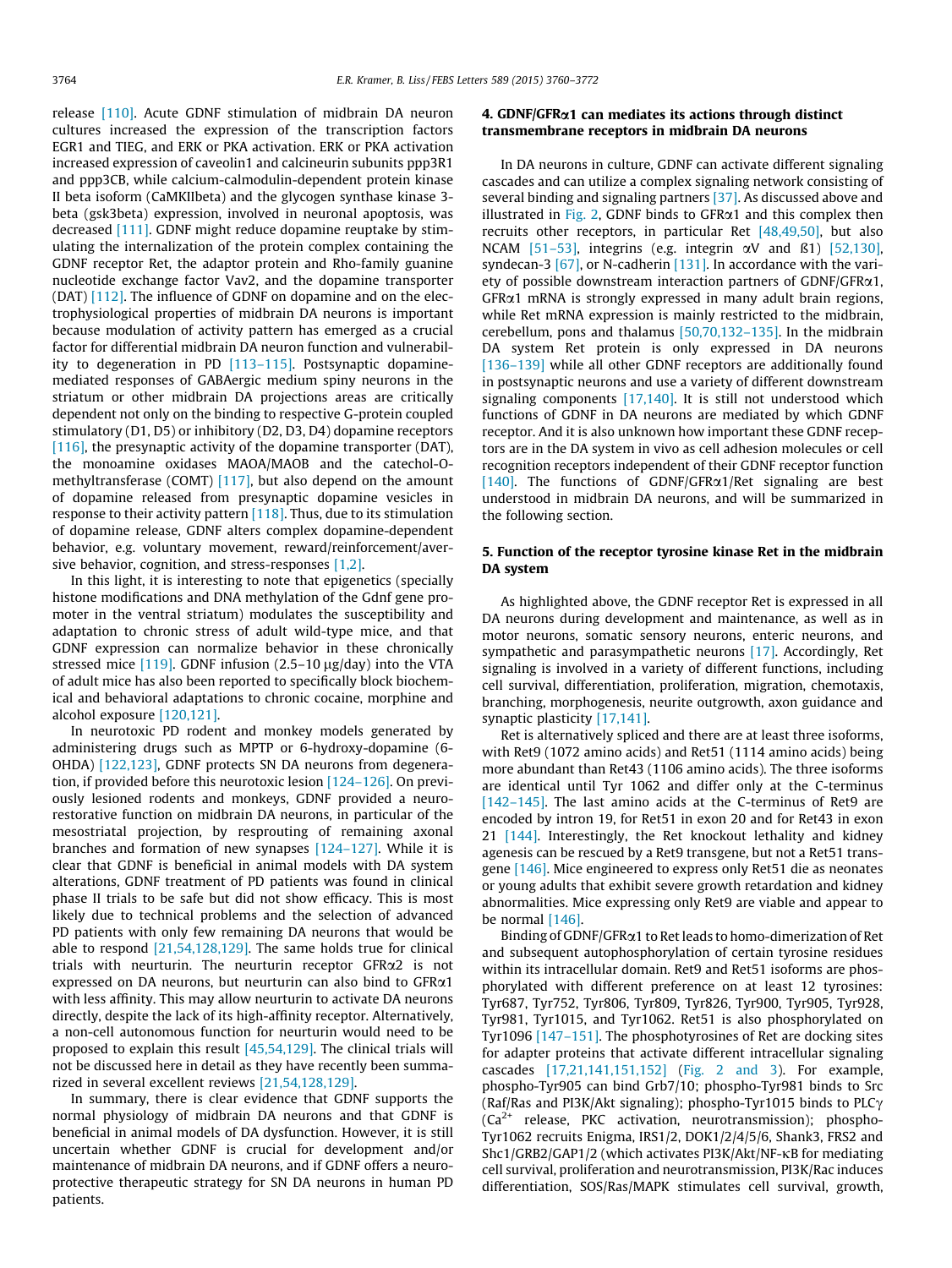differentiation and neuritogenesis, JNK, p38MAPK and ERK5 signaling), FRS2/GRB2/SHP-2 (RAS/MAPK signaling); and phospho-Tyr1096 can bind GRB2 (RAS/MAPK and PI3K/Akt signaling) [\[17,153,154\]](#page-8-0). Ser696 might be phosphorylated by cAMPdependent PKA and prevents phosphorylation of Tyr 687 that blocks Rac mediated cytoskeletal rearrangements [\[153\]](#page-10-0). The differing signaling properties of Ret isoforms were also demonstrated in mice; kidney defects were observed when Tyr1015 of Ret9 or Ret51 and Tyr1062 of Ret9 were mutated to the non-phosphorylatable phenylalanine, but were not observed in mice with a Ret51 Tyr1062 mutation [\[154\].](#page-10-0) These mice were already used to analyze Ret signaling events for sympathetic neuron survival [\[155\]](#page-10-0) and are an excellent tool to address the open question which downstream signaling cascades of Ret are required in vivo for DA cell survival and function. It is also largely unknown which of the above mentioned adaptor proteins of the Ret receptor are really important in vivo in DA neurons.

The GPI anchor localizes GFR $\alpha$ 1 to lipid rafts in the plasma membrane, which leads to the recruitment of Ret into lipid rafts after GDNF binding [\[156,157\].](#page-11-0) Phospholipase or protease cleavage can produce soluble GFRa1 that can bind GDNF and activate Ret outside lipid rafts [\[17\].](#page-8-0) In addition, Ret activated by soluble GFRas can be recruited to lipid rafts through Tyr1062 phosphorylation [\[158\].](#page-11-0) Ret can signal inside lipid rafts for example through the membrane-tethered Src (Src-homologous and collagen-like protein) protein and the lipid-anchored adaptor protein FRS2 (fibroblast growth factor receptor substrate 2), leading to Ras/MAPK activation. Ret outside lipid rafts can bind the adaptor protein SHC and can prolong activation of the PI3K/Akt signaling cascade [\[158\].](#page-11-0) For full MAPK (but not Akt) activation, internalization of the Ret receptor through clathrin-coated pits is required in addition to lipid raft recruitment [\[159\].](#page-11-0) The protein stability of Ret9 and Ret51 has been reported to be different, but further experiments are needed to clarify this issue in DA neurons [\[159–162\].](#page-11-0) Members of the Cbl family of E3 ubiquitin ligases can ubiquitinate Ret at Lys 1060 and Lys 1107 [\[160,163,164\]](#page-11-0) and thereby mark Ret for lysosomal [\[160,162\]](#page-11-0) and/or proteasomal degradation [\[161,165\].](#page-11-0)

Not much is known currently about the precise signaling properties and events of Ret in DA neurons. In the DA-like cell line SH-SY5Y, Ret9 seems to be expressed at higher levels than Ret51, to accumulate in the Golgi apparatus and after stimulation and internalization, to be mainly degraded in lysosomes. Ret51 is efficiently delivered to the plasma membrane and partially recycled back to the plasma membrane from the endosomal compartment [\[159,162\].](#page-11-0) Despite the fact that Ret is expressed in mice from embryonic day 10 and is an early embryonic marker for postmitotic DA neurons [\[34,166\]](#page-8-0), constitutive Ret knockout mice which die shortly after birth without kidneys show normal numbers of midbrain DA neurons [\[132,167,168\]](#page-10-0). This suggests that Ret, like GDNF and GFRa1, is dispensable in DA neurons during embryonic development.

To study Ret function in the adult midbrain DA system in vivo, two laboratories generated conditional DA neuron-specific Ret knockout mice by deleting floxed Ret in the DATCre knock-in mouse background [\[169\].](#page-11-0) Both laboratories found no significant loss of midbrain DA neurons in these mice till the age of 9 months [\[24,137\]](#page-8-0). The early postnatal development of the DA system at P4 and P16 has not yet been systematically investigated in Ret- or GDNF-deficient mice, but if there are any alterations, they seem to be compensated during adulthood [\[24,91,137,139\].](#page-8-0) One laboratory aged the conditional DA neuron-specific Ret mice to two years and detected a significant and progressive loss of DA neurons specifically in the SN but not in nearby VTA from age one to two years [\[24\]](#page-8-0). SN DA neurons were reduced by 25% in one-year-old mice and 38% in two-year-old mice and this was accompanied by an inflammation in the SN. Furthermore, in the striatum of these mice, reduced axonal DA innervation was first detected at the age of 9 months, followed by additional postsynaptic neuron loss and reduced dopamine release at 12 months. Ultimately, a gliosis and inflammation was present in two-year-old mice  $[24]$ . In PD, a corresponding dying back neurodegeneration process has been postulated to start with the loss of DA innervation in the striatum, followed by SN DA cell body loss accompanied by inflammation and gliosis within the SN [\[13,170,171\]](#page-8-0). As the DA neuron-specific Ret knockout mice show a similar mesostriatal dying back process, they might provide a pre-symptomatic model of PD. A similar selective SN DA neuron degeneration phenotype was found in Nestin-Cre/Ret mice lacking Ret in almost the complete nervous system [\[24\]](#page-8-0) in contrast to the Nestin-Cre/GDNF mice which showed no DA phenotype [\[91\].](#page-9-0) Recently the mild but important maintenance function of Ret for aging DA neurons of the SN was confirmed in a third mouse model [\[139\]](#page-10-0) using DATCreBAC mice which express the Cre recombinase from a DAT locus on a bacmid construct (BAC) [\[172,173\].](#page-11-0) In these mice also the mean SN DA soma size was reduced to about 84% in adult mice [\[139\].](#page-10-0) Furthermore, besides striatal dopamine levels and motor activity, mitochondrial complex I activity was reduced. The reduced complex I activity is an important link to selective SN DA degeneration, as pharmacological complex I inhibition (e.g. by MPTP, see above) directly induces Parkinsonism in mice and humans [\[122,139\].](#page-10-0) Experiments in SH-SY5Y cells suggest that Ret supports mitochondrial integrity and ATP production through the PI3K/NF-KB pathway [\[139\].](#page-10-0) It cannot yet be ruled out that the mild Ret conditional knockout mouse phenotype that has been described might be due to early embryonic compensation. The DAT and Nestin promoters drive Cre expression and thus Ret deletion already during the early prenatal development [\[174\].](#page-11-0) A mouse model with an inducible DA neuron specific postnatal deletion of Ret is needed to address this issue.

An important role for Ret in the DA system is further supported by investigating mice expressing a constitutively active form of Ret with Met918 mutated to threonin in the Ret kinase domain, called MEN2B mutation, integrated into the endogenous genomic Ret locus [\[175\]](#page-11-0). This mutation is found in Multiple endocrine neoplasia 2 type B (MEN2B) patients with medullary thyroid carcinoma, pheochromocytoma, and hyperparathyroidism [\[176\].](#page-11-0) MEN2B signaling was reported to be similar to the wildtype Ret protein but the MEN2B protein seems to be activated by autophosphorylation in the endoplasmic reticulum (ER) before even reaching the cell surface [\[176–178\]](#page-11-0). Because GDNF can hyperactivate MEN2B [\[178,179\],](#page-11-0) endogenous GDNF might additionally stimulate MEN2B activity in mice. Homozygous MEN2B mice respond to cocaine with an increased locomotor activity and longer travelled distances compared to wild-type mice  $[180]$ , suggesting a supersensitive midbrain DA system. In line with this, and consistent with a midbrain DA development and/or maintenance promoting function of GDNF/Ret signaling, homozygous MEN2B mice were found to establish about 26% more midbrain DA neurons until adulthood, specifically in the SN but not in the VTA region [\[180\].](#page-11-0) The MEN2B mice also show more striatal TH and DAT protein levels, an elevated dopamine synthesis rate, more striatal dopamine and dopamine metabolites, a larger releasable dopamine pool in the striatum, and an increased activity-dependent dopamine release capacity in SN DA neurons [\[180,181\]](#page-11-0). It remains an open question if reduced cell death of DA neurons or increased proliferation and altered differentiation of DA progenitor cells lead to the enlarged DA system in MEN2B mice. This in vivo MEN2B phenotype supports the view that Ret activation is the primary target of GDNF to trigger DA cell survival. The SN specific DA neuron phenotype of MEN2B mice and Ret-deficient mice suggest that Ret activity is limiting for the establishment and maintenance of SN DA neurons in mice and that tight regulation of Ret signaling is required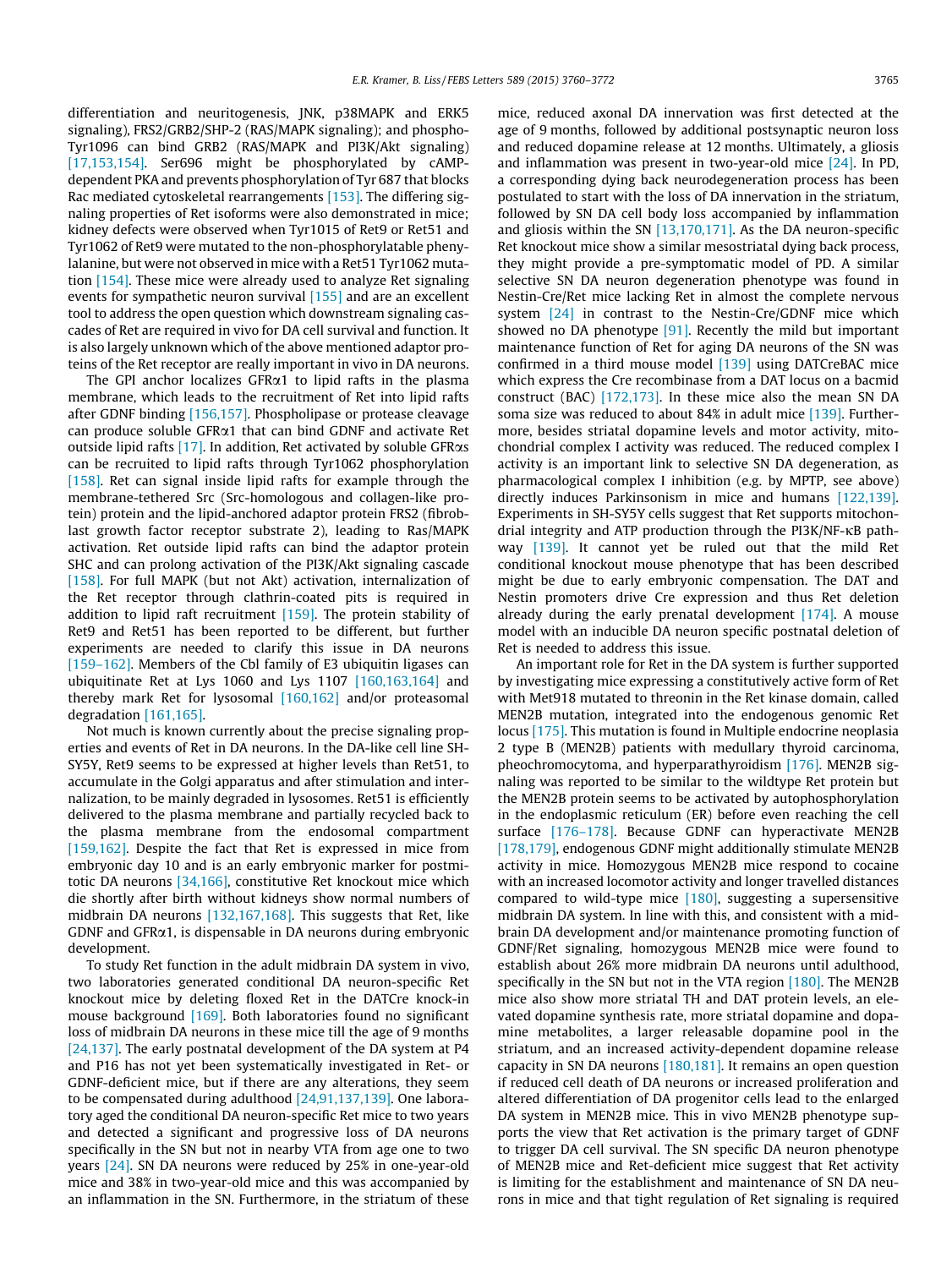to maintain the DA system in a normal state. Ret signaling seems a critical modulator for development and maintenance of SN DA neurons, which are highly vulnerable to degeneration in PD. Thus manipulation of Ret signaling might offer a molecular tool for a pharmacological neuroprotective strategy for PD patients.

In this context it is interesting to mention, that in the subchronic MPTP-model of PD [\[122\],](#page-10-0) young adult Ret-deficient mice not yet showing a DA neurodegeneration phenotype did not display an increased DA cell vulnerability to the toxin. However, the axonal resprouting within the striatum was completely abolished [\[182\].](#page-11-0) In contrast, in the 6-OHDA model of PD, young adult MEN2B mice challenged with 6-OHDA in the striatum and analyzed after 3 weeks were shown to have more surviving SN DA neurons but the striatal dopamine loss was similar to 6-OHDA treated wildtype mice [\[183\]](#page-11-0). The striatal DA innervation at 3 weeks and the possible resprouting effect occurring over several months in the 6-OHDA model was not assessed in MEN2B mice, but was shown to be enhanced in wild-type mice with viral GDNF expression [\[184\]](#page-11-0). Further experiments are needed to better understand the neuroprotective and regenerative effects of MEN2B and Ret, respectively, and to determine whether GDNF can still provide its neuroprotective and regenerative effects in these mouse models.

#### 6. Possible role of GDNF/Ret in PD pathology and therapy

Despite the Ret knockout and MEN2B mouse phenotypes in the SN DA neurons, so far no Mendelian mutations in the genes encoding GDNF, GFRa1, or Ret have been found in PD patients. This is most likely due to the essential function of GDNF/Ret signaling during mammalian development outside the midbrain DA system (e.g. kidney development). Most homozygotes loss-of-function mutations of GDNF, GFR $\alpha$ 1, and Ret hitting the whole body might therefore be lethal. Some loss- and gain-of-function mutations of Ret have been well demonstrated to be viable in humans but lead to severe diseases. These Ret mutations will be mentioned here, although their brains have not yet been analyzed for the above mentioned alterations. It has not yet been investigated whether the brain is affected and might show an enlarged midbrain DA system in MEN2B patients (autosomal dominant inherited or de novo mutation in the sperm from the father) or if this makes them less prone to develop PD; in the past, a patient's life expectation was short, which may have hindered this analysis [\[185\]](#page-11-0). Likewise, the short life of Hirschsprung disease patients, 50% of whom also carry a Ret loss-of-function mutation (autosomal dominant inherited or a de novo mutation), might have prevented analysis of aged brains and their susceptibility to develop PD [\[186\].](#page-11-0) One single-nucleotide polymorphism (SNP) analysis revealed a linkage of Ret with PD [\[187\],](#page-11-0) while other studies found no linkage of GDNF and Ret SNPs with PD [\[188,189\]](#page-11-0). In addition, one compound heterozygous PD patient was described who carried a mutation in Ret and in the neuroprotective immunophilin FKBP52 (also known as FKPB4). These mutations are sufficient to disrupt the RET51/FKBP52 complex formation normally triggered by GDNF stimulation in cultured cells [\[190\]](#page-11-0).

Nevertheless, as illustrated in [Fig. 3](#page-7-0) and detailed bellow, increasing evidence suggests that the protein network regulated by GDNF/Ret signaling is overlapping or even identical with the protein network that is altered in PD patients. The first reported crosstalk between these pathway components was of Ret with a protein mutated in some rare familial forms of PD, the chaperon DJ-1 (PARK7, autosomal recessive loss of function mutation). DJ-1 was found to be neuroprotective against oxidative stress and environmental toxins and localized to mitochondria [\[14,191,192\].](#page-8-0) Ret and DJ-1 double-deficient mice showed an accelerated degeneration of SN DA neurons compared to the mild loss observed in Ret-deficient mice and the absence of histological alteration in DJ-1 knockout mice [\[193\].](#page-11-0) Loss of DJ-1 in the Ret-deficient background did not, however, worsen the striatal DA innervation loss of Ret-deficient mice. Using the Drosophila eye as a genetic screening tool, DJ-1 and Ret were found to genetically interact and to specifically activate the Ras/MAPK, but not the PI3K/Akt signaling cascade [\[193\].](#page-11-0) Also Ret and DJ-1 proteins are not known to physically interact and bind to each other their signaling converges and overlaps in activating the Ras/MAPK pathway. In addition, inducible loss of DJ-1 in SH-SY5Y cells was shown to trigger hypoxia and the production of reactive oxygen species that stabilize the hypoxia-inducible factor-1a (HIF-1a). HIF-1a expression was correlated with down-regulation of Ret protein levels, while overexpression of DJ-1 increased Ret protein levels [\[194\]](#page-11-0).

Recently GDNF/Ret signaling was also linked to  $\alpha$ -synuclein (PARK1 and PARK4, autosomal dominate mutation), a ubiquitously expressed protein of the brain and the main component of Lewy bodies and neurites (protein aggregates frequently found in PD patients).  $\alpha$ -Synuclein gain-of-function mutations or genomic  $\alpha$ synuclein gene (SNCA) multiplications can lead to PD [\[14,195\].](#page-8-0) While the physiological function of  $\alpha$ -synuclein is still not entirely clear, it is known to ensure synapse function by associating with DA vesicles. Misfolded and aggregated  $\alpha$ -synuclein seems to be toxic for mitochondria, general protein expression, degradation of organelles and neighboring cells [\[196,197\]](#page-11-0). In a rat PD model, viral overexpression of GDNF in the SN or in the striatum was not protective against viral overexpression of human wild-type  $\alpha$ -synuclein in the SN [\[198–200\].](#page-11-0) In this model, the orphan nuclear receptor Nurr1 and Ret, its downstream target, were found to be transcriptionally down-regulated by a-synuclein accumulation. Reduced Ret protein levels might have prevented the GDNF-induced survival response in midbrain DA neurons [\[199\]](#page-11-0). This study also linked GDNF/Ret signaling to Nurr1 (autosomal recessive loss of function mutation), another protein found to be mutated in a rare familial form of PD [\[201\].](#page-11-0) Together with the CoREST repressor complex, sumoylated Nurr1 was previously shown to repress NF-KB induced inflammatory gene expression in astrocytes and microglia in lipopolysaccharide or a-synuclein overexpression models of PD, and thereby to prevent SN DA degeneration [\[202,203\].](#page-11-0) Nurr1 is required for maintenance of DA neurons and is proposed to stimulate mitochondrial gene and Ret expression [\[199,204–206\]](#page-11-0). The negative effect of  $\alpha$ synuclein overexpression on Nurr1 and Ret expression was thought to be a possible explanation for the observation that GDNF has shown no beneficial effect in clinical phase II trials on PD patients, who might have high  $\alpha$ -synuclein protein levels [\[54,129,207\]](#page-9-0). However, so far no [\[207\]](#page-11-0) or only mild [\[199\]](#page-11-0) reductions of Ret mRNA and protein levels were found in the SN of PD patients, making this hypothesis less likely.

Genetic crosstalk has also been reported between Ret and another PD-associated protein, the PTEN-induced putative kinase 1 (PINK1) (PARK6, autosomal recessive loss of function mutation), a mitochondria-associated Ser/Thr kinase involved in initiating mitophagy for removal of damaged mitochondria [\[14,192,208,209\]](#page-8-0). PINK1 has been shown to phosphorylate ubiquitin and parkin and thereby activate and recruit parkin to mitochondria [\[210–212\]](#page-11-0). Parkin (PARK2, autosomal recessive loss of function mutation), an E3 ubiquitin ligase that insures mitochondrial integrity by stimulating mitogenesis and regulating mitochondrial fission and fusion, is also a PD-associated protein. Together with PINK1, parkin promotes autophagy of damaged and depolarized mitochondria [\[14,192,209,213\].](#page-8-0) Co-expressing Drosophila Ret with the MEN2B mutation (Met918Thr) in the Drosophila indirect flight muscle rescued the mitochondrial morphology and muscle degeneration phenotype in PINK1 lossof-function mutant flies [\[214\]](#page-12-0). Expressing the Drosophila MEN2B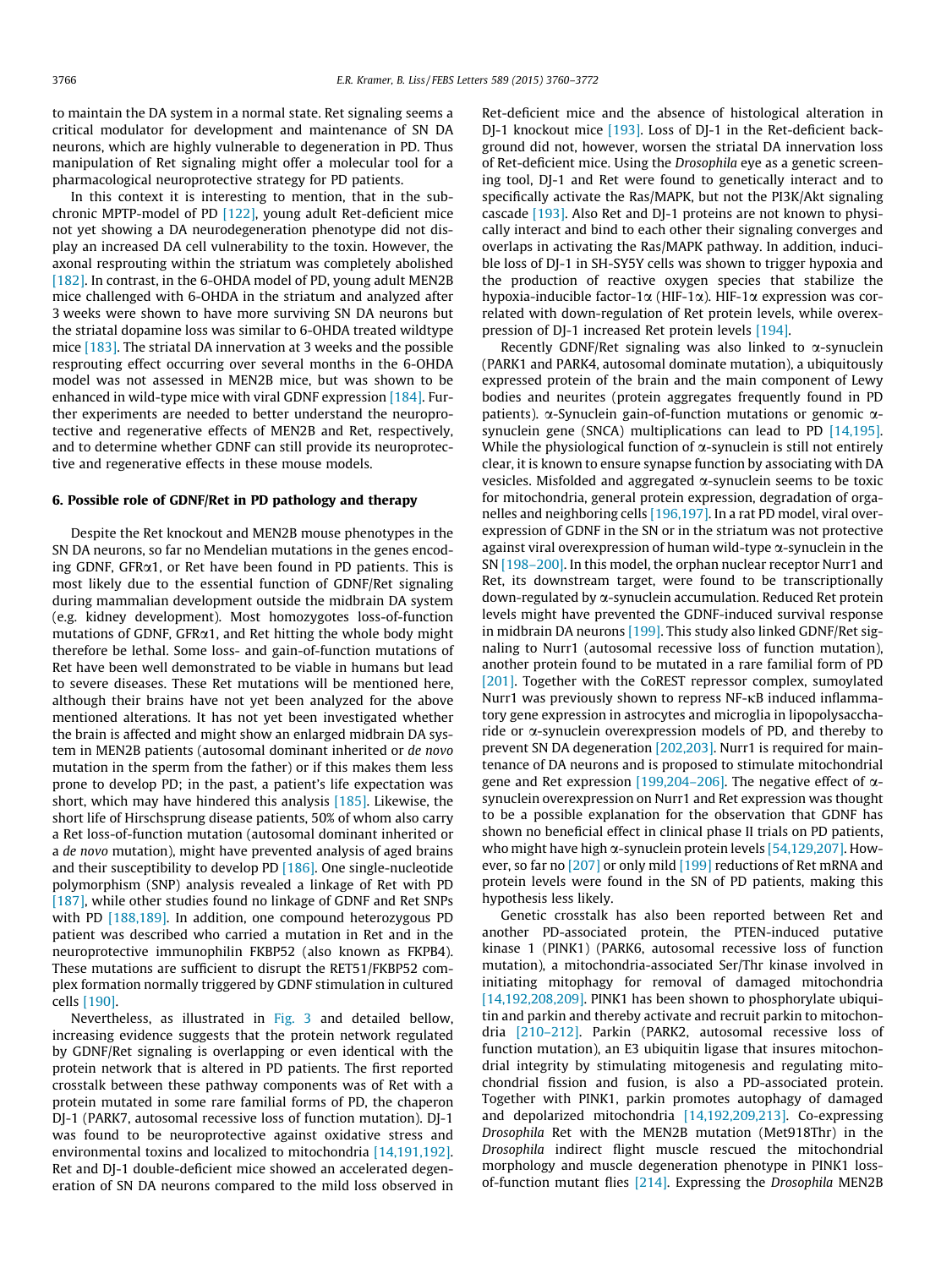<span id="page-7-0"></span>

Fig. 3. Signaling network of GDNF/Ret with proteins encoded by genes mutated in some familial forms of Parkinson disease. DJ-1 (PARK7) is involved in GDNF/Ret cell survival signaling through the RAS/MAPK pathway and stimulates Ret expression.  $\alpha$ -Synuclein (PARK1 and 4) inhibits Nurr1 and Ret expression. PINK1 (PARK6) and GDNF/ Ret together control mitochondrial morphology and complex I activity. GDNF/Ret and parkin (PARK 2) signaling converges on mitochondrial morphology and complex I regulation. GDNF/Ret and parkin (PARK2) signaling also converges on mitochondrial morphology and complex I regulation by stimulating complex I activity and interacting with the NF-KB pathway to preserve mitochondrial integrity (see text for further details).

protein in flies also prevented the mitochondrial morphological alterations in Drosophila PINK1-deficient DA neurons and in mammalian SH-SY5Y cells. In addition, MEN2B expression rescued the oxygen consumption in PINK1 knock-down SH-SY5Y cells and also the reduced ATP levels and complex I activity in thorax extracts from PINK1 deficient Drosophila [\[214\]](#page-12-0). Surprisingly, fly MEN2B did not rescue the muscle degeneration, mitochondrial morphological alterations in muscle and DA cells, or the ATP generation and complex I activity reduction in the thorax of parkin-deficient flies. Neither carbonyl cyanide m-chlorophenyl hydrazone (CCCP) induced parkin recruitment to mitochondria, nor mitophagy in parkin overexpressing SH-SY5Y cells, was prevented by MEN2B overexpression or GDNF/GFR $\alpha$ 1 stimulation [\[214\].](#page-12-0) The work described above clearly showed beneficial effects of GDNF/Ret signaling in PINK1 loss-of-function conditions, but it left open the question of whether GDNF/Ret signaling intersects with that of parkin, which has now been addressed in a publication this year.

Mice that were double-deficient for parkin and Ret in midbrain DA neurons showed an accelerated SN DA cell and striatal DA innervation loss compared to the moderate degeneration in Retdeficient mice and absence of alterations in parkin-deficient mice [\[139\].](#page-10-0) The down-regulation of parkin and Ret simultaneously led to impaired mitochondrial integrity in mice and SH-SY5Y cells. On the other hand, elevated expression of parkin protected the DA system of aged Ret-deficient mice [\[139\]](#page-10-0). Furthermore, in SH-SY5Y cells, parkin and GDNF/Ret could substitute for each other to ensure proper mitochondrial function and morphology by converging signaling cascades that activate NF-KB. Ret is known to activates NF- $\kappa$ B through the PI3K pathway [\[139\].](#page-10-0) Taken together, this work revealed an essential in vivo survival function linking parkin and the GDNF/Ret signaling cascade to maintain both the highly vulnerable SN DA neurons and, in contrast to GDNF/Ret and DJ-1 crosstalk [\[193\]](#page-11-0), also the DA innervation in the striatum [\[139,215\].](#page-10-0)

In summary, GDNF/Ret seems to signal together with proteins encoded by PD-linked genes such as DJ-1, PINK1, parkin,  $\alpha$ synuclein and Nurr1 in flies and mice. These studies emphasize the influence of GDNF/Ret and PD-associated proteins on mitochondria function, which is frequently altered in PD patients [\[216–218\].](#page-12-0) The intersection of GDNF/Ret with proteins found to be mutated in some familiar forms of PD are most likely just the tip of the iceberg and exciting undiscovered interactions can be found in the future.

## 7. Summary and future prospects

GDNF/GFRa1/Ret signaling seems to be an important modulator of DA midbrain neuron development and maintenance under both physiological and pathophysiological conditions such as PD. GDNF and Ret can signal together as well as independently of each other. GDNF and Ret signaling shows a tight intersection with the network of proteins encoded by genes found to be mutated in familial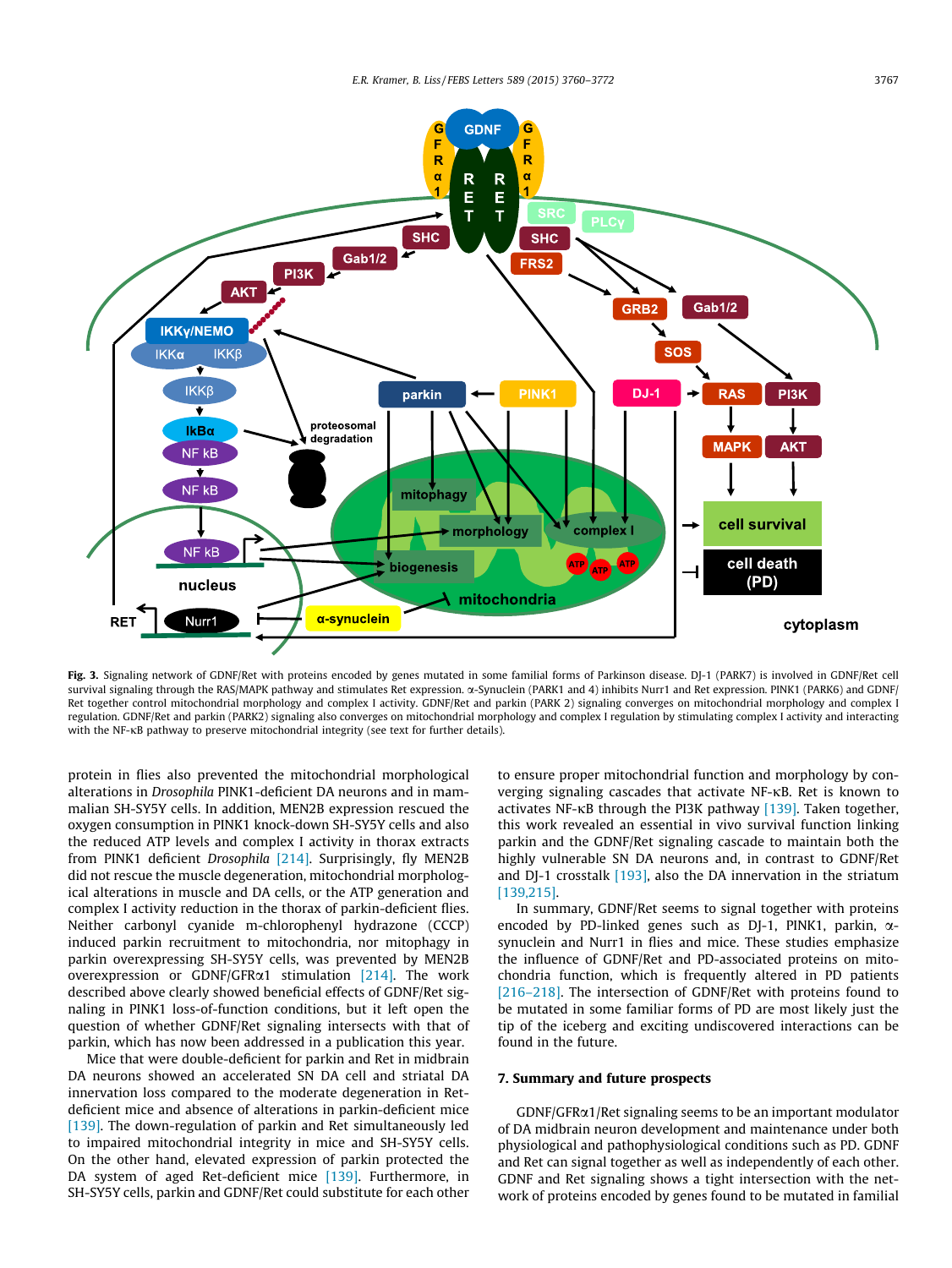<span id="page-8-0"></span>forms of PD to ensure mitochondrial integrity. Despite the great progress made in recent years, detailed functions and underlying molecular mechanisms of GDNF/GFRa1/Ret signaling still need to be resolved.

When it was thought that GDNF was absolutely required for catecholaminergic neuron maintenance, and that Ret only promoted maintenance of a subpopulation of SN DA neurons, the analysis of compensatory mechanisms and alternative GDNF receptors seemed to be an urgent question. Considering that GDNF might be dispensable for midbrain DA system development and maintenance, an equally important question now seems to be which Ret ligand (if not GDNF) stimulates Ret to ensure survival of SN DA neurons during aging and in PD, and which additional neurotrophic factors might be essential for the midbrain DA system development and maintenance.

The findings summarized here support the on-going clinical phase I and II trials with GDNF and other GFR members, such as neurturin, for therapy for PD patients. As summarized in several recent reviews, GDNF and Ret hold still great promise for the treatment of PD, if the remaining technical problems might be overcome to show their full potential [21,54,128,129]. The critical task here is still to prove that the beneficial effects of GFLs described in many animal models of PD can be reproduced in human PD patients. In this context, identifying which GDNF receptors and downstream signaling cascades are involved in mediating the beneficial effects of exogenously provided GFLs might help to develop new and more efficient strategies to enhance neurotrophic signaling for DA system maintenance and regeneration.

In conclusion, the complex GDNF and Ret signaling events in DA neurons remain an exciting and promising field for basic and applied research with important therapeutic implications and many surprising findings are anticipated.

#### Conflict of interest

The authors have declared that no conflict of interest exists.

#### Acknowledgments

The authors apologize to all of the colleagues whose work could not be cited due to space constraints. ERK is supported by grants from the DFG (KR 3529/4-1) and the town of Hamburg (Lexi). BL is supported by grants from the DFG (LI1745/1), the FWF (SFB F4412) and the Alfried Krupp Foundation. Many thanks to Robert Schorner, Julia Kuhl and Dörte Clausen for her help with the graphic design and to the whole Kramer lab and Rosemary Clyne for fruitful discussion.

#### References

- [1] [Bjorklund, A. and Dunnett, S.B. \(2007\) Dopamine neuron systems in the](http://refhub.elsevier.com/S0014-5793(15)00977-1/h0005) [brain: an update. Trends Neurosci. 30, 194–202.](http://refhub.elsevier.com/S0014-5793(15)00977-1/h0005)
- [2] [Leknes, S. and Tracey, I. \(2008\) A common neurobiology for pain and](http://refhub.elsevier.com/S0014-5793(15)00977-1/h0010) [pleasure. Nat. Rev. Neurosci. 9, 314–320.](http://refhub.elsevier.com/S0014-5793(15)00977-1/h0010)
- [3] [Ungless, M.A. and Grace, A.A. \(2012\) Are you or aren't you? Challenges](http://refhub.elsevier.com/S0014-5793(15)00977-1/h0015) [associated with physiologically identifying dopamine neurons. Trends](http://refhub.elsevier.com/S0014-5793(15)00977-1/h0015) [Neurosci. 35, 422–430.](http://refhub.elsevier.com/S0014-5793(15)00977-1/h0015)
- [4] [Lammel, S., Lim, B.K., Ran, C., Huang, K.W., Betley, M.J., Tye, K.M., Deisseroth,](http://refhub.elsevier.com/S0014-5793(15)00977-1/h0020) [K. and Malenka, R.C. \(2012\) Input-specific control of reward and aversion in](http://refhub.elsevier.com/S0014-5793(15)00977-1/h0020) [the ventral tegmental area. Nature 491, 212–217](http://refhub.elsevier.com/S0014-5793(15)00977-1/h0020).
- [5] [Bourdy, R. and Barrot, M. \(2012\) A new control center for dopaminergic](http://refhub.elsevier.com/S0014-5793(15)00977-1/h0025) [systems: pulling the VTA by the tail. Trends Neurosci. 35, 681–690](http://refhub.elsevier.com/S0014-5793(15)00977-1/h0025).
- [6] [Jhou, T.C. et al. \(2013\) Cocaine drives aversive conditioning via delayed](http://refhub.elsevier.com/S0014-5793(15)00977-1/h0030) [activation of dopamine-responsive habenular and midbrain pathways. J.](http://refhub.elsevier.com/S0014-5793(15)00977-1/h0030) [Neurosci. 33, 7501–7512.](http://refhub.elsevier.com/S0014-5793(15)00977-1/h0030)
- [7] [Volman, S.F., Lammel, S., Margolis, E.B., Kim, Y., Richard, J.M., Roitman, M.F.](http://refhub.elsevier.com/S0014-5793(15)00977-1/h0035) [and Lobo, M.K. \(2013\) New insights into the specificity and plasticity of](http://refhub.elsevier.com/S0014-5793(15)00977-1/h0035) [reward and aversion encoding in the mesolimbic system. J. Neurosci. 33,](http://refhub.elsevier.com/S0014-5793(15)00977-1/h0035) [17569–17576.](http://refhub.elsevier.com/S0014-5793(15)00977-1/h0035)
- [8] [Beier, K.T. et al. \(2015\) Circuit architecture of VTA dopamine neurons](http://refhub.elsevier.com/S0014-5793(15)00977-1/h0040) [revealed by systematic input-output mapping. Cell 162, 622–634.](http://refhub.elsevier.com/S0014-5793(15)00977-1/h0040)
- [9] [Lerner, T.N. et al. \(2015\) Intact-brain analyses reveal distinct information](http://refhub.elsevier.com/S0014-5793(15)00977-1/h0045) [carried by SNc dopamine subcircuits. Cell 162, 635–647](http://refhub.elsevier.com/S0014-5793(15)00977-1/h0045).
- [10] [Hoglinger, G.U. et al. \(2015\) A new dopaminergic nigro-olfactory projection.](http://refhub.elsevier.com/S0014-5793(15)00977-1/h0050) [Acta Neuropathol. 130, 333–348](http://refhub.elsevier.com/S0014-5793(15)00977-1/h0050).
- [11] [Obeso, J.A., Rodriguez, M.C., Guridi, J., Alvarez, L., Alvarez, E., Macias, R.,](http://refhub.elsevier.com/S0014-5793(15)00977-1/h0055) [Juncos, J.L. and DeLong, M. \(2001\) Lesion of the basal ganglia and surgery for](http://refhub.elsevier.com/S0014-5793(15)00977-1/h0055) [Parkinson disease. Arch. Neurol. 58, 1165–1166.](http://refhub.elsevier.com/S0014-5793(15)00977-1/h0055)
- [12] [Goedert, M., Spillantini, M.G., Del Tredici, K. and Braak, H. \(2013\) 100 years of](http://refhub.elsevier.com/S0014-5793(15)00977-1/h0060) [Lewy pathology. Nat. Rev. Neurol. 9, 13–24](http://refhub.elsevier.com/S0014-5793(15)00977-1/h0060).
- [13] [Dauer, W. and Przedborski, S. \(2003\) Parkinson's disease: mechanisms and](http://refhub.elsevier.com/S0014-5793(15)00977-1/h0065) [models. Neuron 39, 889–909.](http://refhub.elsevier.com/S0014-5793(15)00977-1/h0065)
- [14] [Farrer, M.J. \(2006\) Genetics of Parkinson disease: paradigm shifts and future](http://refhub.elsevier.com/S0014-5793(15)00977-1/h0070) [prospects. Nat. Rev. Genet. 7, 306–318.](http://refhub.elsevier.com/S0014-5793(15)00977-1/h0070)
- [15] [Lammel, S., Hetzel, A., Hackel, O., Jones, I., Liss, B. and Roeper, J. \(2008\) Unique](http://refhub.elsevier.com/S0014-5793(15)00977-1/h0075) [properties of mesoprefrontal neurons within a dual mesocorticolimbic](http://refhub.elsevier.com/S0014-5793(15)00977-1/h0075) [dopamine system. Neuron 57, 760–773](http://refhub.elsevier.com/S0014-5793(15)00977-1/h0075).
- [16] [Lammel, S., Steinberg, E.E., Foldy, C., Wall, N.R., Beier, K., Luo, L. and Malenka,](http://refhub.elsevier.com/S0014-5793(15)00977-1/h0080) [R.C. \(2015\) Diversity of transgenic mouse models for selective targeting of](http://refhub.elsevier.com/S0014-5793(15)00977-1/h0080) [midbrain dopamine neurons. Neuron 85, 429–438](http://refhub.elsevier.com/S0014-5793(15)00977-1/h0080).
- [17] [Airaksinen, M.S. and Saarma, M. \(2002\) The GDNF family: signalling,](http://refhub.elsevier.com/S0014-5793(15)00977-1/h0085) [biological functions and therapeutic value. Nat. Rev. Neurosci. 3, 383–394.](http://refhub.elsevier.com/S0014-5793(15)00977-1/h0085)
- [18] [Dawson, T.M., Ko, H.S. and Dawson, V.L. \(2010\) Genetic animal models of](http://refhub.elsevier.com/S0014-5793(15)00977-1/h0090) [Parkinson's disease. Neuron 66, 646–661](http://refhub.elsevier.com/S0014-5793(15)00977-1/h0090).
- [19] [Brichta, L. and Greengard, P. \(2014\) Molecular determinants of selective](http://refhub.elsevier.com/S0014-5793(15)00977-1/h0095) [dopaminergic vulnerability in Parkinson's disease: an update. Front.](http://refhub.elsevier.com/S0014-5793(15)00977-1/h0095) [Neuroanat. 8, 152.](http://refhub.elsevier.com/S0014-5793(15)00977-1/h0095)
- [20] [Lanni, C., Stanga, S., Racchi, M. and Govoni, S. \(2010\) The expanding universe](http://refhub.elsevier.com/S0014-5793(15)00977-1/h0100) [of neurotrophic factors: therapeutic potential in aging and age-associated](http://refhub.elsevier.com/S0014-5793(15)00977-1/h0100) [disorders. Curr. Pharm. Des. 16, 698–717](http://refhub.elsevier.com/S0014-5793(15)00977-1/h0100).
- [21] [Aron, L. and Klein, R. \(2011\) Repairing the parkinsonian brain with](http://refhub.elsevier.com/S0014-5793(15)00977-1/h0105) [neurotrophic factors. Trends Neurosci. 34, 88–100.](http://refhub.elsevier.com/S0014-5793(15)00977-1/h0105)
- [22] [Hamburger, V. and Levi-Montalcini, R. \(1949\) Proliferation, differentiation](http://refhub.elsevier.com/S0014-5793(15)00977-1/h0110) [and degeneration in the spinal ganglia of the chick embryo under normal and](http://refhub.elsevier.com/S0014-5793(15)00977-1/h0110) [experimental conditions. J. Exp. Zool. 111, 457–501](http://refhub.elsevier.com/S0014-5793(15)00977-1/h0110).
- [23] [Lin, L.F., Doherty, D.H., Lile, J.D., Bektesh, S. and Collins, F. \(1993\) GDNF: a glial](http://refhub.elsevier.com/S0014-5793(15)00977-1/h0115) [cell line-derived neurotrophic factor for midbrain dopaminergic neurons.](http://refhub.elsevier.com/S0014-5793(15)00977-1/h0115) [Science 260, 1130–1132](http://refhub.elsevier.com/S0014-5793(15)00977-1/h0115).
- [24] [Kramer, E.R., Knott, L., Su, F., Dessaud, E., Krull, C.E., Helmbacher, F. and Klein,](http://refhub.elsevier.com/S0014-5793(15)00977-1/h0120) [R. \(2006\) Cooperation between GDNF/Ret and ephrinA/EphA4 signals for](http://refhub.elsevier.com/S0014-5793(15)00977-1/h0120) [motor-axon pathway selection in the limb. Neuron 50, 35–47](http://refhub.elsevier.com/S0014-5793(15)00977-1/h0120).
- [25] [Zhang, C., Jin, Y., Ziemba, K.S., Fletcher, A.M., Ghosh, B., Truit, E., Yurek, D.M.](http://refhub.elsevier.com/S0014-5793(15)00977-1/h0125) [and Smith, G.M. \(2013\) Long distance directional growth of dopaminergic](http://refhub.elsevier.com/S0014-5793(15)00977-1/h0125) [axons along pathways of netrin-1 and GDNF. Exp. Neurol. 250, 156–164.](http://refhub.elsevier.com/S0014-5793(15)00977-1/h0125)
- [26] [Lewin, G.R. and Barde, Y.A. \(1996\) Physiology of the neurotrophins. Annu.](http://refhub.elsevier.com/S0014-5793(15)00977-1/h0130) [Rev. Neurosci. 19, 289–317](http://refhub.elsevier.com/S0014-5793(15)00977-1/h0130).
- [27] [Krieglstein, K. \(2004\) Factors promoting survival of mesencephalic](http://refhub.elsevier.com/S0014-5793(15)00977-1/h0135) [dopaminergic neurons. Cell Tissue Res. 318, 73–80.](http://refhub.elsevier.com/S0014-5793(15)00977-1/h0135)
- [28] [Chen, Z., Chai, Y., Cao, L., Huang, A., Cui, R., Lu, C. and He, C. \(2001\) Glial cell](http://refhub.elsevier.com/S0014-5793(15)00977-1/h0140) [line-derived neurotrophic factor promotes survival and induces](http://refhub.elsevier.com/S0014-5793(15)00977-1/h0140) [differentiation through the phosphatidylinositol 3-kinase and mitogen](http://refhub.elsevier.com/S0014-5793(15)00977-1/h0140)[activated protein kinase pathway respectively in PC12 cells. Neuroscience](http://refhub.elsevier.com/S0014-5793(15)00977-1/h0140) [104, 593–598](http://refhub.elsevier.com/S0014-5793(15)00977-1/h0140).
- [29] [Yamada, K. \(2008\) Endogenous modulators for drug dependence. Biol. Pharm.](http://refhub.elsevier.com/S0014-5793(15)00977-1/h0145) [Bull. 31, 1635–1638.](http://refhub.elsevier.com/S0014-5793(15)00977-1/h0145)
- [30] [Bibel, M. and Barde, Y.A. \(2000\) Neurotrophins: key regulators of cell fate and](http://refhub.elsevier.com/S0014-5793(15)00977-1/h0150) [cell shape in the vertebrate nervous system. Genes Dev. 14, 2919–2937.](http://refhub.elsevier.com/S0014-5793(15)00977-1/h0150)
- [31] [Altar, C.A. and DiStefano, P.S. \(1998\) Neurotrophin trafficking by anterograde](http://refhub.elsevier.com/S0014-5793(15)00977-1/h0155) [transport. Trends Neurosci. 21, 433–437](http://refhub.elsevier.com/S0014-5793(15)00977-1/h0155).
- [32] [Reynolds, A.J., Bartlett, S.E. and Hendry, I.A. \(2000\) Molecular mechanisms](http://refhub.elsevier.com/S0014-5793(15)00977-1/h0160) [regulating the retrograde axonal transport of neurotrophins. Brain Res. Brain](http://refhub.elsevier.com/S0014-5793(15)00977-1/h0160) [Res. Rev. 33, 169–178](http://refhub.elsevier.com/S0014-5793(15)00977-1/h0160).
- [33] [Cerchia, L., D'Alessio, A., Amabile, G., Duconge, F., Pestourie, C., Tavitian, B.,](http://refhub.elsevier.com/S0014-5793(15)00977-1/h0165) [Libri, D. and de Franciscis, V. \(2006\) An autocrine loop involving ret and glial](http://refhub.elsevier.com/S0014-5793(15)00977-1/h0165) [cell-derived neurotrophic factor mediates retinoic acid-induced](http://refhub.elsevier.com/S0014-5793(15)00977-1/h0165) [neuroblastoma cell differentiation. Mol. Cancer Res. 4, 481–488](http://refhub.elsevier.com/S0014-5793(15)00977-1/h0165).
- [34] [Andressoo, J.O. and Saarma, M. \(2008\) Signalling mechanisms underlying](http://refhub.elsevier.com/S0014-5793(15)00977-1/h0170) [development and maintenance of dopamine neurons. Curr. Opin. Neurobiol.](http://refhub.elsevier.com/S0014-5793(15)00977-1/h0170) [18, 297–306](http://refhub.elsevier.com/S0014-5793(15)00977-1/h0170).
- [35] [Popsueva, A., Poteryaev, D., Arighi, E., Meng, X., Angers-Loustau, A., Kaplan,](http://refhub.elsevier.com/S0014-5793(15)00977-1/h0175) [D., Saarma, M. and Sariola, H. \(2003\) GDNF promotes tubulogenesis of](http://refhub.elsevier.com/S0014-5793(15)00977-1/h0175) [GFRalpha1-expressing MDCK cells by Src-mediated phosphorylation of Met](http://refhub.elsevier.com/S0014-5793(15)00977-1/h0175) [receptor tyrosine kinase. J. Cell Biol. 161, 119–129.](http://refhub.elsevier.com/S0014-5793(15)00977-1/h0175)
- [36] [Peterson, A.L. and Nutt, J.G. \(2008\) Treatment of Parkinson's disease with](http://refhub.elsevier.com/S0014-5793(15)00977-1/h0180) [trophic factors. Neurotherapeutics 5, 270–280.](http://refhub.elsevier.com/S0014-5793(15)00977-1/h0180)
- [37] [Trupp, M., Scott, R., Whittemore, S.R. and Ibanez, C.F. \(1999\) Ret-dependent](http://refhub.elsevier.com/S0014-5793(15)00977-1/h0185) [and -independent mechanisms of glial cell line-derived neurotrophic factor](http://refhub.elsevier.com/S0014-5793(15)00977-1/h0185) [signaling in neuronal cells. J. Biol. Chem. 274, 20885–20894](http://refhub.elsevier.com/S0014-5793(15)00977-1/h0185).
- [38] [Burazin, T.C. and Gundlach, A.L. \(1999\) Localization of GDNF/neurturin](http://refhub.elsevier.com/S0014-5793(15)00977-1/h0190) [receptor \(c-ret, GFRalpha-1 and alpha-2\) mRNAs in postnatal rat brain:](http://refhub.elsevier.com/S0014-5793(15)00977-1/h0190) [differential regional and temporal expression in hippocampus, cortex and](http://refhub.elsevier.com/S0014-5793(15)00977-1/h0190) [cerebellum. Brain Res. Mol. Brain Res. 73, 151–171.](http://refhub.elsevier.com/S0014-5793(15)00977-1/h0190)
- [39] [Cho, J., Yarygina, O., Oo, T.F., Kholodilov, N.G. and Burke, R.E. \(2004\) Glial cell](http://refhub.elsevier.com/S0014-5793(15)00977-1/h0195) [line-derived neurotrophic factor receptor GFRalpha1 is expressed in the rat](http://refhub.elsevier.com/S0014-5793(15)00977-1/h0195)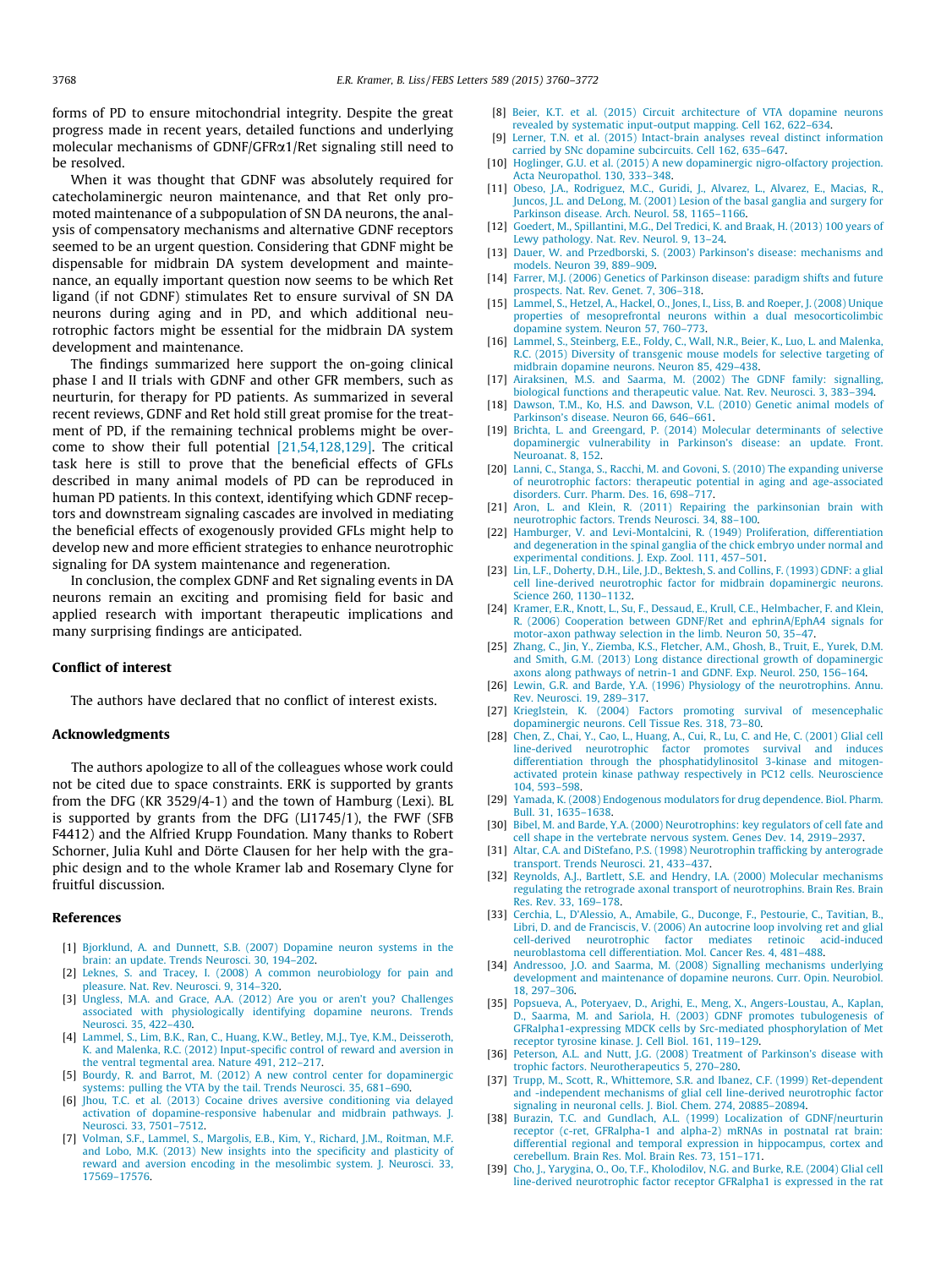<span id="page-9-0"></span>[striatum during postnatal development. Brain Res. Mol. Brain Res. 127, 96–](http://refhub.elsevier.com/S0014-5793(15)00977-1/h0195) [104.](http://refhub.elsevier.com/S0014-5793(15)00977-1/h0195)

- [40] [Charlet-Berguerand, N., Le Hir, H., Incoronato, M., di Porzio, U., Yu, Y., Jing, S.,](http://refhub.elsevier.com/S0014-5793(15)00977-1/h0200) [de Franciscis, V. and Thermes, C. \(2004\) Expression of GFRalpha1 receptor](http://refhub.elsevier.com/S0014-5793(15)00977-1/h0200) [splicing variants with different biochemical properties is modulated during](http://refhub.elsevier.com/S0014-5793(15)00977-1/h0200) [kidney development. Cell. Signal. 16, 1425–1434.](http://refhub.elsevier.com/S0014-5793(15)00977-1/h0200)
- [41] [Yoong, L.F., Peng, Z.N., Wan, G. and Too, H.P. \(2005\) Tissue expression of](http://refhub.elsevier.com/S0014-5793(15)00977-1/h0205) [alternatively spliced GFRalpha1, NCAM and RET isoforms and the distinct](http://refhub.elsevier.com/S0014-5793(15)00977-1/h0205) [functional consequence of ligand-induced activation of GFRalpha1 isoforms.](http://refhub.elsevier.com/S0014-5793(15)00977-1/h0205) [Brain Res. Mol. Brain Res. 139, 1–12](http://refhub.elsevier.com/S0014-5793(15)00977-1/h0205).
- [42] [Yoong, L.F., Wan, G. and Too, H.P. \(2009\) GDNF-induced cell signaling and](http://refhub.elsevier.com/S0014-5793(15)00977-1/h0210) [neurite outgrowths are differentially mediated by GFRalpha1 isoforms. Mol.](http://refhub.elsevier.com/S0014-5793(15)00977-1/h0210) [Cell. Neurosci. 41, 464–473](http://refhub.elsevier.com/S0014-5793(15)00977-1/h0210).
- [43] [Klein, R.D. et al. \(1997\) A GPI-linked protein that interacts with Ret to form a](http://refhub.elsevier.com/S0014-5793(15)00977-1/h0215) [candidate neurturin receptor. Nature 387, 717–721.](http://refhub.elsevier.com/S0014-5793(15)00977-1/h0215)
- [44] [Widenfalk, J., Nosrat, C., Tomac, A., Westphal, H., Hoffer, B. and Olson, L.](http://refhub.elsevier.com/S0014-5793(15)00977-1/h0220) [\(1997\) Neurturin and glial cell line-derived neurotrophic factor receptor-beta](http://refhub.elsevier.com/S0014-5793(15)00977-1/h0220) [\(GDNFR-beta\), novel proteins related to GDNF and GDNFR-alpha with](http://refhub.elsevier.com/S0014-5793(15)00977-1/h0220) [specific cellular patterns of expression suggesting roles in the developing](http://refhub.elsevier.com/S0014-5793(15)00977-1/h0220) [and adult nervous system and in peripheral organs. J. Neurosci. 17, 8506–](http://refhub.elsevier.com/S0014-5793(15)00977-1/h0220) [8519](http://refhub.elsevier.com/S0014-5793(15)00977-1/h0220).
- [45] [Horger, B.A. et al. \(1998\) Neurturin exerts potent actions on survival and](http://refhub.elsevier.com/S0014-5793(15)00977-1/h0225) [function of midbrain dopaminergic neurons. J. Neurosci. 18, 4929–4937](http://refhub.elsevier.com/S0014-5793(15)00977-1/h0225).
- [46] [Yu, T., Scully, S., Yu, Y., Fox, G.M., Jing, S. and Zhou, R. \(1998\) Expression of](http://refhub.elsevier.com/S0014-5793(15)00977-1/h0230) [GDNF family receptor components during development: implications in the](http://refhub.elsevier.com/S0014-5793(15)00977-1/h0230) [mechanisms of interaction. J. Neurosci. 18, 4684–4696.](http://refhub.elsevier.com/S0014-5793(15)00977-1/h0230)
- [47] [Homma, S., Oppenheim, R.W., Yaginuma, H. and Kimura, S. \(2000\) Expression](http://refhub.elsevier.com/S0014-5793(15)00977-1/h0235) [pattern of GDNF, c-ret, and GFRalphas suggests novel roles for GDNF ligands](http://refhub.elsevier.com/S0014-5793(15)00977-1/h0235) [during early organogenesis in the chick embryo. Dev. Biol. 217, 121–137.](http://refhub.elsevier.com/S0014-5793(15)00977-1/h0235)
- [48] [Durbec, P. et al. \(1996\) GDNF signalling through the Ret receptor tyrosine](http://refhub.elsevier.com/S0014-5793(15)00977-1/h0240) [kinase. Nature 381, 789–793.](http://refhub.elsevier.com/S0014-5793(15)00977-1/h0240)
- [49] [Treanor, J.J. et al. \(1996\) Characterization of a multicomponent receptor for](http://refhub.elsevier.com/S0014-5793(15)00977-1/h0245) [GDNF. Nature 382, 80–83](http://refhub.elsevier.com/S0014-5793(15)00977-1/h0245).
- [50] [Trupp, M. et al. \(1996\) Functional receptor for GDNF encoded by the c-ret](http://refhub.elsevier.com/S0014-5793(15)00977-1/h0250) [proto-oncogene. Nature 381, 785–789](http://refhub.elsevier.com/S0014-5793(15)00977-1/h0250).
- [51] [Paratcha, G., Ledda, F. and Ibanez, C.F. \(2003\) The neural cell adhesion](http://refhub.elsevier.com/S0014-5793(15)00977-1/h0255) [molecule NCAM is an alternative signaling receptor for GDNF family ligands.](http://refhub.elsevier.com/S0014-5793(15)00977-1/h0255) [Cell 113, 867–879](http://refhub.elsevier.com/S0014-5793(15)00977-1/h0255).
- [52] [Chao, C.C., Ma, Y.L., Chu, K.Y. and Lee, E.H. \(2003\) Integrin alphav and NCAM](http://refhub.elsevier.com/S0014-5793(15)00977-1/h0260) [mediate the effects of GDNF on DA neuron survival, outgrowth, DA turnover](http://refhub.elsevier.com/S0014-5793(15)00977-1/h0260) [and motor activity in rats. Neurobiol. Aging 24, 105–116](http://refhub.elsevier.com/S0014-5793(15)00977-1/h0260).
- [53] [Cao, J.P., Wang, H.J., Yu, J.K., Yang, H., Xiao, C.H. and Gao, D.S. \(2008\)](http://refhub.elsevier.com/S0014-5793(15)00977-1/h0265) [Involvement of NCAM in the effects of GDNF on the neurite outgrowth in the](http://refhub.elsevier.com/S0014-5793(15)00977-1/h0265) [dopamine neurons. Neurosci. Res. 61, 390–397](http://refhub.elsevier.com/S0014-5793(15)00977-1/h0265).
- [54] [Kordower, J.H. and Bjorklund, A. \(2013\) Trophic factor gene therapy for](http://refhub.elsevier.com/S0014-5793(15)00977-1/h0270) [Parkinson's disease. Mov. Disord. 28, 96–109.](http://refhub.elsevier.com/S0014-5793(15)00977-1/h0270)
- [55] [d'Anglemont de Tassigny, X., Pascual, A. and Lopez-Barneo, J. \(2015\) GDNF](http://refhub.elsevier.com/S0014-5793(15)00977-1/h0275)[based therapies, GDNF-producing interneurons, and trophic support of the](http://refhub.elsevier.com/S0014-5793(15)00977-1/h0275) [dopaminergic nigrostriatal pathway. Implications for Parkinson's disease.](http://refhub.elsevier.com/S0014-5793(15)00977-1/h0275) [Front. Neuroanat. 9, 10](http://refhub.elsevier.com/S0014-5793(15)00977-1/h0275).
- [56] [Arenas, E., Trupp, M., Akerud, P. and Ibanez, C.F. \(1995\) GDNF prevents](http://refhub.elsevier.com/S0014-5793(15)00977-1/h0280) [degeneration and promotes the phenotype of brain noradrenergic neurons](http://refhub.elsevier.com/S0014-5793(15)00977-1/h0280) [in vivo. Neuron 15, 1465–1473.](http://refhub.elsevier.com/S0014-5793(15)00977-1/h0280)
- [57] [Henderson, C.E. et al. \(1994\) GDNF: a potent survival factor for motoneurons](http://refhub.elsevier.com/S0014-5793(15)00977-1/h0285) [present in peripheral nerve and muscle. Science 266, 1062–1064.](http://refhub.elsevier.com/S0014-5793(15)00977-1/h0285)
- [58] [Mount, H.T., Dean, D.O., Alberch, J., Dreyfus, C.F. and Black, I.B. \(1995\) Glial](http://refhub.elsevier.com/S0014-5793(15)00977-1/h0290) [cell line-derived neurotrophic factor promotes the survival and morphologic](http://refhub.elsevier.com/S0014-5793(15)00977-1/h0290) [differentiation of Purkinje cells. Proc. Natl. Acad. Sci. U.S.A. 92, 9092–9096.](http://refhub.elsevier.com/S0014-5793(15)00977-1/h0290)
- [59] [Fassler, R. and Meyer, M. \(1995\) Consequences of lack of beta 1 integrin gene](http://refhub.elsevier.com/S0014-5793(15)00977-1/h0295) [expression in mice. Genes Dev. 9, 1896–1908.](http://refhub.elsevier.com/S0014-5793(15)00977-1/h0295)
- [60] [Suter-Crazzolara, C. and Unsicker, K. \(1994\) GDNF is expressed in two forms](http://refhub.elsevier.com/S0014-5793(15)00977-1/h0300) [in many tissues outside the CNS. NeuroReport 5, 2486–2488.](http://refhub.elsevier.com/S0014-5793(15)00977-1/h0300)
- [61] [Trupp, M., Ryden, M., Jornvall, H., Funakoshi, H., Timmusk, T., Arenas, E. and](http://refhub.elsevier.com/S0014-5793(15)00977-1/h0305) [Ibanez, C.F. \(1995\) Peripheral expression and biological activities of GDNF, a](http://refhub.elsevier.com/S0014-5793(15)00977-1/h0305) [new neurotrophic factor for avian and mammalian peripheral neurons. J. Cell](http://refhub.elsevier.com/S0014-5793(15)00977-1/h0305) [Biol. 130, 137–148](http://refhub.elsevier.com/S0014-5793(15)00977-1/h0305).
- [62] [Grimm, L., Holinski-Feder, E., Teodoridis, J., Scheffer, B., Schindelhauer, D.,](http://refhub.elsevier.com/S0014-5793(15)00977-1/h0310) [Meitinger, T. and Ueffing, M. \(1998\) Analysis of the human GDNF gene](http://refhub.elsevier.com/S0014-5793(15)00977-1/h0310) [reveals an inducible promoter, three exons, a triplet repeat within the 3](http://refhub.elsevier.com/S0014-5793(15)00977-1/h0310)'[-UTR](http://refhub.elsevier.com/S0014-5793(15)00977-1/h0310) [and alternative splice products. Hum. Mol. Genet. 7, 1873–1886](http://refhub.elsevier.com/S0014-5793(15)00977-1/h0310).
- [63] [Lonka-Nevalaita, L., Lume, M., Leppanen, S., Jokitalo, E., Peranen, J. and](http://refhub.elsevier.com/S0014-5793(15)00977-1/h0315) [Saarma, M. \(2010\) Characterization of the intracellular localization,](http://refhub.elsevier.com/S0014-5793(15)00977-1/h0315) [processing, and secretion of two glial cell line-derived neurotrophic factor](http://refhub.elsevier.com/S0014-5793(15)00977-1/h0315) [splice isoforms. J. Neurosci. 30, 11403–11413.](http://refhub.elsevier.com/S0014-5793(15)00977-1/h0315)
- [64] [Wang, Y., Geng, Z., Zhao, L., Huang, S.H., Sheng, A.L. and Chen, Z.Y. \(2008\)](http://refhub.elsevier.com/S0014-5793(15)00977-1/h0320) [GDNF isoform affects intracellular trafficking and secretion of GDNF in](http://refhub.elsevier.com/S0014-5793(15)00977-1/h0320) [neuronal cells. Brain Res. 1226, 1–7.](http://refhub.elsevier.com/S0014-5793(15)00977-1/h0320)
- [65] [Geng, Z., Xu, F.Y., Huang, S.H. and Chen, Z.Y. \(2011\) Sorting protein-related](http://refhub.elsevier.com/S0014-5793(15)00977-1/h0325) [receptor SorLA controls regulated secretion of glial cell line-derived](http://refhub.elsevier.com/S0014-5793(15)00977-1/h0325) [neurotrophic factor. J. Biol. Chem. 286, 41871–41882](http://refhub.elsevier.com/S0014-5793(15)00977-1/h0325).
- [66] [Glerup, S. et al. \(2013\) SorLA controls neurotrophic activity by sorting of](http://refhub.elsevier.com/S0014-5793(15)00977-1/h0330) [GDNF and its receptors GFRalpha1 and RET. Cell Rep. 3, 186–199.](http://refhub.elsevier.com/S0014-5793(15)00977-1/h0330)
- [67] [Bespalov, M.M. et al. \(2011\) Heparan sulfate proteoglycan syndecan-3 is a](http://refhub.elsevier.com/S0014-5793(15)00977-1/h0335) [novel receptor for GDNF, neurturin, and artemin. J. Cell Biol. 192, 153–169.](http://refhub.elsevier.com/S0014-5793(15)00977-1/h0335)
- [68] [Schaar, D.G., Sieber, B.A., Dreyfus, C.F. and Black, I.B. \(1993\) Regional and cell](http://refhub.elsevier.com/S0014-5793(15)00977-1/h0340)[specific expression of GDNF in rat brain. Exp. Neurol. 124, 368–371](http://refhub.elsevier.com/S0014-5793(15)00977-1/h0340).
- [69] [Nosrat, C.A. et al. \(1996\) Cellular expression of GDNF mRNA suggests](http://refhub.elsevier.com/S0014-5793(15)00977-1/h0345) [multiple functions inside and outside the nervous system. Cell Tissue Res.](http://refhub.elsevier.com/S0014-5793(15)00977-1/h0345) [286, 191–207.](http://refhub.elsevier.com/S0014-5793(15)00977-1/h0345)
- [70] [Trupp, M., Belluardo, N., Funakoshi, H. and Ibanez, C.F. \(1997\)](http://refhub.elsevier.com/S0014-5793(15)00977-1/h0350) [Complementary and overlapping expression of glial cell line-derived](http://refhub.elsevier.com/S0014-5793(15)00977-1/h0350) [neurotrophic factor \(GDNF\), c-ret proto-oncogene, and GDNF receptor](http://refhub.elsevier.com/S0014-5793(15)00977-1/h0350)[alpha indicates multiple mechanisms of trophic actions in the adult rat](http://refhub.elsevier.com/S0014-5793(15)00977-1/h0350) [CNS. J. Neurosci. 17, 3554–3567.](http://refhub.elsevier.com/S0014-5793(15)00977-1/h0350)
- [71] [Lindvall, O. and Stenevi, U. \(1978\) Dopamine and noradrenaline neurons](http://refhub.elsevier.com/S0014-5793(15)00977-1/h0355) [projecting to the septal area in the rat. Cell Tissue Res. 190, 383–407.](http://refhub.elsevier.com/S0014-5793(15)00977-1/h0355)
- [72] [Scatton, B., Simon, H., Le Moal, M. and Bischoff, S. \(1980\) Origin of](http://refhub.elsevier.com/S0014-5793(15)00977-1/h0360) [dopaminergic innervation of the rat hippocampal formation. Neurosci. Lett.](http://refhub.elsevier.com/S0014-5793(15)00977-1/h0360) [18, 125–131](http://refhub.elsevier.com/S0014-5793(15)00977-1/h0360).
- [73] [Panagopoulos, N.T., Papadopoulos, G.C. and Matsokis, N.A. \(1991\)](http://refhub.elsevier.com/S0014-5793(15)00977-1/h0365) [Dopaminergic innervation and binding in the rat cerebellum. Neurosci.](http://refhub.elsevier.com/S0014-5793(15)00977-1/h0365) Lett. 130, 208-212.
- [74] [Batchelor, P.E., Liberatore, G.T., Wong, J.Y., Porritt, M.J., Frerichs, F., Donnan, G.](http://refhub.elsevier.com/S0014-5793(15)00977-1/h0370) [A. and Howells, D.W. \(1999\) Activated macrophages and microglia induce](http://refhub.elsevier.com/S0014-5793(15)00977-1/h0370) [dopaminergic sprouting in the injured striatum and express brain-derived](http://refhub.elsevier.com/S0014-5793(15)00977-1/h0370) [neurotrophic factor and glial cell line-derived neurotrophic factor. J.](http://refhub.elsevier.com/S0014-5793(15)00977-1/h0370) [Neurosci. 19, 1708–1716.](http://refhub.elsevier.com/S0014-5793(15)00977-1/h0370)
- [75] [Du, Y. and Dreyfus, C.F. \(2002\) Oligodendrocytes as providers of growth](http://refhub.elsevier.com/S0014-5793(15)00977-1/h0375) [factors. J. Neurosci. Res. 68, 647–654](http://refhub.elsevier.com/S0014-5793(15)00977-1/h0375).
- [76] [Yang, D., Peng, C., Li, X., Fan, X., Li, L., Ming, M., Chen, S. and Le, W. \(2008\)](http://refhub.elsevier.com/S0014-5793(15)00977-1/h0380) [Pitx3-transfected astrocytes secrete brain-derived neurotrophic factor and](http://refhub.elsevier.com/S0014-5793(15)00977-1/h0380) [glial cell line-derived neurotrophic factor and protect dopamine neurons in](http://refhub.elsevier.com/S0014-5793(15)00977-1/h0380) [mesencephalon cultures. J. Neurosci. Res. 86, 3393–3400](http://refhub.elsevier.com/S0014-5793(15)00977-1/h0380).
- [77] [Hidalgo-Figueroa, M., Bonilla, S., Gutierrez, F., Pascual, A. and Lopez-Barneo, J.](http://refhub.elsevier.com/S0014-5793(15)00977-1/h0385) [\(2012\) GDNF is predominantly expressed in the PV+ neostriatal](http://refhub.elsevier.com/S0014-5793(15)00977-1/h0385) [interneuronal ensemble in normal mouse and after injury of the](http://refhub.elsevier.com/S0014-5793(15)00977-1/h0385) [nigrostriatal pathway. J. Neurosci. 32, 864–872](http://refhub.elsevier.com/S0014-5793(15)00977-1/h0385).
- [78] [Oo, T.F., Ries, V., Cho, J., Kholodilov, N. and Burke, R.E. \(2005\) Anatomical](http://refhub.elsevier.com/S0014-5793(15)00977-1/h0390) [basis of glial cell line-derived neurotrophic factor expression in the striatum](http://refhub.elsevier.com/S0014-5793(15)00977-1/h0390) [and related basal ganglia during postnatal development of the rat. J. Comp.](http://refhub.elsevier.com/S0014-5793(15)00977-1/h0390) [Neurol. 484, 57–67.](http://refhub.elsevier.com/S0014-5793(15)00977-1/h0390)
- [79] [Sanchez, M.P., Silos-Santiago, I., Frisen, J., He, B., Lira, S.A. and Barbacid, M.](http://refhub.elsevier.com/S0014-5793(15)00977-1/h0395) [\(1996\) Renal agenesis and the absence of enteric neurons in mice lacking](http://refhub.elsevier.com/S0014-5793(15)00977-1/h0395) [GDNF. Nature 382, 70–73](http://refhub.elsevier.com/S0014-5793(15)00977-1/h0395).
- [80] [Pascual, A., Hidalgo-Figueroa, M., Piruat, J.I., Pintado, C.O., Gomez-Diaz, R. and](http://refhub.elsevier.com/S0014-5793(15)00977-1/h0400) [Lopez-Barneo, J. \(2008\) Absolute requirement of GDNF for adult](http://refhub.elsevier.com/S0014-5793(15)00977-1/h0400) [catecholaminergic neuron survival. Nat. Neurosci. 11, 755–761.](http://refhub.elsevier.com/S0014-5793(15)00977-1/h0400)
- [81] [Gonzalez-Reyes, L.E. et al. \(2012\) Sonic hedgehog maintains cellular and](http://refhub.elsevier.com/S0014-5793(15)00977-1/h0405) [neurochemical homeostasis in the adult nigrostriatal circuit. Neuron 75,](http://refhub.elsevier.com/S0014-5793(15)00977-1/h0405) [306–319.](http://refhub.elsevier.com/S0014-5793(15)00977-1/h0405)
- [82] [Moore, M.W. et al. \(1996\) Renal and neuronal abnormalities in mice lacking](http://refhub.elsevier.com/S0014-5793(15)00977-1/h0410) [GDNF. Nature 382, 76–79](http://refhub.elsevier.com/S0014-5793(15)00977-1/h0410).
- [83] [Pichel, J.G. et al. \(1996\) Defects in enteric innervation and kidney](http://refhub.elsevier.com/S0014-5793(15)00977-1/h0415) [development in mice lacking GDNF. Nature 382, 73–76.](http://refhub.elsevier.com/S0014-5793(15)00977-1/h0415)
- [84] [Cacalano, G. et al. \(1998\) GFRalpha1 is an essential receptor component for](http://refhub.elsevier.com/S0014-5793(15)00977-1/h0420) [GDNF in the developing nervous system and kidney. Neuron 21, 53–62.](http://refhub.elsevier.com/S0014-5793(15)00977-1/h0420)
- [85] [Enomoto, H., Araki, T., Jackman, A., Heuckeroth, R.O., Snider, W.D., Johnson Jr.,](http://refhub.elsevier.com/S0014-5793(15)00977-1/h0425) [E.M. and Milbrandt, J. \(1998\) GFR alpha1-deficient mice have deficits in the](http://refhub.elsevier.com/S0014-5793(15)00977-1/h0425) [enteric nervous system and kidneys. Neuron 21, 317–324](http://refhub.elsevier.com/S0014-5793(15)00977-1/h0425).
- [86] [Tomac, A.C. et al. \(2000\) Glial cell line-derived neurotrophic factor receptor](http://refhub.elsevier.com/S0014-5793(15)00977-1/h0430) [alpha1 availability regulates glial cell line-derived neurotrophic factor](http://refhub.elsevier.com/S0014-5793(15)00977-1/h0430) [signaling: evidence from mice carrying one or two mutated alleles.](http://refhub.elsevier.com/S0014-5793(15)00977-1/h0430) [Neuroscience 95, 1011–1023](http://refhub.elsevier.com/S0014-5793(15)00977-1/h0430).
- [87] [Jackson-Lewis, V. et al. \(2000\) Developmental cell death in](http://refhub.elsevier.com/S0014-5793(15)00977-1/h0435) [dopaminergic neurons of the substantia nigra of mice. J. Comp. Neurol.](http://refhub.elsevier.com/S0014-5793(15)00977-1/h0435) [424, 476–488.](http://refhub.elsevier.com/S0014-5793(15)00977-1/h0435)
- [88] [Burke, R.E. \(2004\) Ontogenic cell death in the nigrostriatal system. Cell Tissue](http://refhub.elsevier.com/S0014-5793(15)00977-1/h0440) [Res. 318, 63–72](http://refhub.elsevier.com/S0014-5793(15)00977-1/h0440).
- [89] [Kholodilov, N., Yarygina, O., Oo, T.F., Zhang, H., Sulzer, D., Dauer, W. and](http://refhub.elsevier.com/S0014-5793(15)00977-1/h0445) [Burke, R.E. \(2004\) Regulation of the development of mesencephalic](http://refhub.elsevier.com/S0014-5793(15)00977-1/h0445) [dopaminergic systems by the selective expression of glial cell line-derived](http://refhub.elsevier.com/S0014-5793(15)00977-1/h0445) [neurotrophic factor in their targets. J. Neurosci. 24, 3136–3146](http://refhub.elsevier.com/S0014-5793(15)00977-1/h0445).
- [90] [Hayashi, S. and McMahon, A.P. \(2002\) Efficient recombination in diverse](http://refhub.elsevier.com/S0014-5793(15)00977-1/h0450) [tissues by a tamoxifen-inducible form of Cre: a tool for temporally regulated](http://refhub.elsevier.com/S0014-5793(15)00977-1/h0450) [gene activation/inactivation in the mouse. Dev. Biol. 244, 305–318.](http://refhub.elsevier.com/S0014-5793(15)00977-1/h0450)
- [91] [Kopra, J. et al. \(2015\) GDNF is not required for catecholaminergic neuron](http://refhub.elsevier.com/S0014-5793(15)00977-1/h0455) [survival in vivo. Nat. Neurosci. 18, 319–322](http://refhub.elsevier.com/S0014-5793(15)00977-1/h0455).
- [92] [Boger, H.A., Middaugh, L.D., Huang, P., Zaman, V., Smith, A.C., Hoffer, B.J.,](http://refhub.elsevier.com/S0014-5793(15)00977-1/h0460) [Tomac, A.C. and Granholm, A.C. \(2006\) A partial GDNF depletion leads to](http://refhub.elsevier.com/S0014-5793(15)00977-1/h0460) [earlier age-related deterioration of motor function and tyrosine hydroxylase](http://refhub.elsevier.com/S0014-5793(15)00977-1/h0460) [expression in the substantia nigra. Exp. Neurol. 202, 336–347](http://refhub.elsevier.com/S0014-5793(15)00977-1/h0460).
- [93] [Airavaara, M., Planken, A., Gaddnas, H., Piepponen, T.P., Saarma, M. and](http://refhub.elsevier.com/S0014-5793(15)00977-1/h0465) [Ahtee, L. \(2004\) Increased extracellular dopamine concentrations and FosB/](http://refhub.elsevier.com/S0014-5793(15)00977-1/h0465) [DeltaFosB expression in striatal brain areas of heterozygous GDNF knockout](http://refhub.elsevier.com/S0014-5793(15)00977-1/h0465) [mice. Eur. J. Neurosci. 20, 2336–2344.](http://refhub.elsevier.com/S0014-5793(15)00977-1/h0465)
- [94] [Gerlai, R., McNamara, A., Choi-Lundberg, D.L., Armanini, M., Ross, J., Powell-](http://refhub.elsevier.com/S0014-5793(15)00977-1/h0470)[Braxton, L. and Phillips, H.S. \(2001\) Impaired water maze learning](http://refhub.elsevier.com/S0014-5793(15)00977-1/h0470) [performance without altered dopaminergic function in mice heterozygous](http://refhub.elsevier.com/S0014-5793(15)00977-1/h0470) [for the GDNF mutation. Eur. J. Neurosci. 14, 1153–1163.](http://refhub.elsevier.com/S0014-5793(15)00977-1/h0470)
- [95] [Zaman, V. et al. \(2008\) The nigrostriatal dopamine system of aging GFRalpha-](http://refhub.elsevier.com/S0014-5793(15)00977-1/h0475)[1 heterozygous mice: neurochemistry, morphology and behavior. Eur. J.](http://refhub.elsevier.com/S0014-5793(15)00977-1/h0475) [Neurosci. 28, 1557–1568](http://refhub.elsevier.com/S0014-5793(15)00977-1/h0475).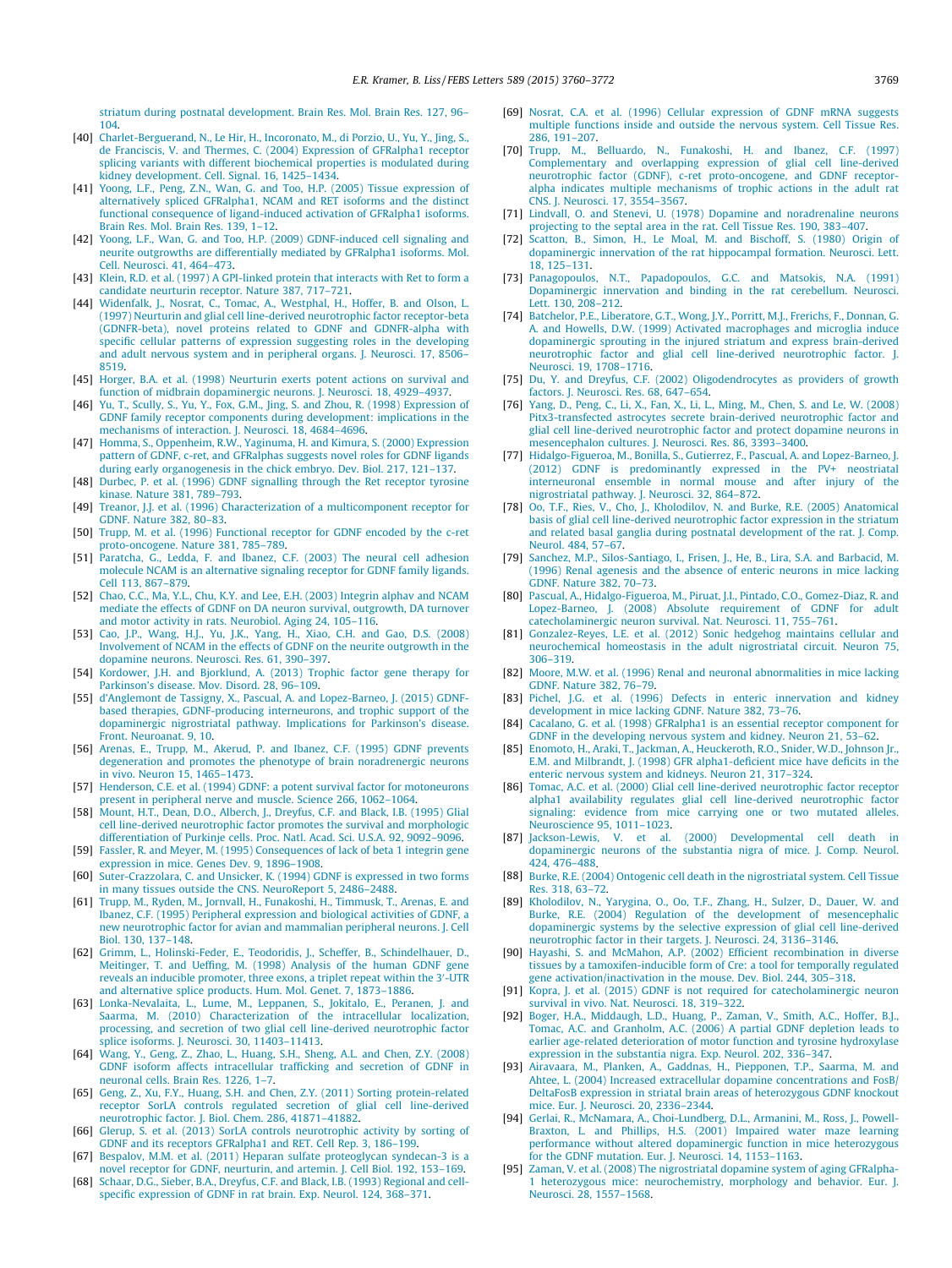- <span id="page-10-0"></span>[96] [Boger, H.A., Middaugh, L.D., Zaman, V., Hoffer, B. and Granholm, A.C. \(2008\)](http://refhub.elsevier.com/S0014-5793(15)00977-1/h0480) [Differential effects of the dopamine neurotoxin MPTP in animals with a](http://refhub.elsevier.com/S0014-5793(15)00977-1/h0480) [partial deletion of the GDNF receptor, GFR alpha1, gene. Brain Res. 1241, 18–](http://refhub.elsevier.com/S0014-5793(15)00977-1/h0480) [28.](http://refhub.elsevier.com/S0014-5793(15)00977-1/h0480)
- [97] [Pascual, A. and Lopez-Barneo, J. \(2015\) Reply to ''GDNF is not required for](http://refhub.elsevier.com/S0014-5793(15)00977-1/h0485) [catecholaminergic neuron survival in vivo". Nat. Neurosci. 18, 322–323.](http://refhub.elsevier.com/S0014-5793(15)00977-1/h0485)
- [98] [Hebert, M.A. and Gerhardt, G.A. \(1997\) Behavioral and neurochemical effects](http://refhub.elsevier.com/S0014-5793(15)00977-1/h0490) [of intranigral administration of glial cell line-derived neurotrophic factor on](http://refhub.elsevier.com/S0014-5793(15)00977-1/h0490) [aged Fischer 344 rats. J. Pharmacol. Exp. Ther. 282, 760–768](http://refhub.elsevier.com/S0014-5793(15)00977-1/h0490).
- [99] [Hebert, M.A., Van Horne, C.G., Hoffer, B.J. and Gerhardt, G.A. \(1996\)](http://refhub.elsevier.com/S0014-5793(15)00977-1/h0495) [Functional effects of GDNF in normal rat striatum: presynaptic studies](http://refhub.elsevier.com/S0014-5793(15)00977-1/h0495) [using in vivo electrochemistry and microdialysis. J. Pharmacol. Exp. Ther.](http://refhub.elsevier.com/S0014-5793(15)00977-1/h0495) [279, 1181–1190.](http://refhub.elsevier.com/S0014-5793(15)00977-1/h0495)
- [100] [Pothos, E.N., Davila, V. and Sulzer, D. \(1998\) Presynaptic recording of quanta](http://refhub.elsevier.com/S0014-5793(15)00977-1/h0500) [from midbrain dopamine neurons and modulation of the quantal size. J.](http://refhub.elsevier.com/S0014-5793(15)00977-1/h0500) [Neurosci. 18, 4106–4118.](http://refhub.elsevier.com/S0014-5793(15)00977-1/h0500)
- [101] [Bourque, M.J. and Trudeau, L.E. \(2000\) GDNF enhances the synaptic efficacy](http://refhub.elsevier.com/S0014-5793(15)00977-1/h0505) [of dopaminergic neurons in culture. Eur. J. Neurosci. 12, 3172–3180](http://refhub.elsevier.com/S0014-5793(15)00977-1/h0505).
- [102] [Yang, F., Feng, L., Zheng, F., Johnson, S.W., Du, J., Shen, L., Wu, C.P. and Lu, B.](http://refhub.elsevier.com/S0014-5793(15)00977-1/h0510) [\(2001\) GDNF acutely modulates excitability and A-type K\(+\) channels in](http://refhub.elsevier.com/S0014-5793(15)00977-1/h0510) [midbrain dopaminergic neurons. Nat. Neurosci. 4, 1071–1078](http://refhub.elsevier.com/S0014-5793(15)00977-1/h0510).
- [103] [Liss, B., Franz, O., Sewing, S., Bruns, R., Neuhoff, H. and Roeper, J. \(2001\)](http://refhub.elsevier.com/S0014-5793(15)00977-1/h0515) [Tuning pacemaker frequency of individual dopaminergic neurons by Kv4.3L](http://refhub.elsevier.com/S0014-5793(15)00977-1/h0515) [and KChip3.1 transcription. EMBO J. 20, 5715–5724](http://refhub.elsevier.com/S0014-5793(15)00977-1/h0515).
- [104] [Subramaniam, M., Althof, D., Gispert, S., Schwenk, J., Auburger, G., Kulik, A.,](http://refhub.elsevier.com/S0014-5793(15)00977-1/h0520) [Fakler, B. and Roeper, J. \(2014\) Mutant alpha-synuclein enhances firing](http://refhub.elsevier.com/S0014-5793(15)00977-1/h0520) [frequencies in dopamine substantia nigra neurons by oxidative impairment](http://refhub.elsevier.com/S0014-5793(15)00977-1/h0520) [of A-type potassium channels. J. Neurosci. 34, 13586–13599](http://refhub.elsevier.com/S0014-5793(15)00977-1/h0520).
- [105] [Xu, K. and Dluzen, D.E. \(2000\) The effect of GDNF on nigrostriatal](http://refhub.elsevier.com/S0014-5793(15)00977-1/h0525) [dopaminergic function in response to a two-pulse K\(+\) stimulation. Exp.](http://refhub.elsevier.com/S0014-5793(15)00977-1/h0525) [Neurol. 166, 450–457.](http://refhub.elsevier.com/S0014-5793(15)00977-1/h0525)
- [106] [Grondin, R., Cass, W.A., Zhang, Z., Stanford, J.A., Gash, D.M. and Gerhardt, G.A.](http://refhub.elsevier.com/S0014-5793(15)00977-1/h0530) [\(2003\) Glial cell line-derived neurotrophic factor increases stimulus-evoked](http://refhub.elsevier.com/S0014-5793(15)00977-1/h0530) [dopamine release and motor speed in aged rhesus monkeys. J. Neurosci. 23,](http://refhub.elsevier.com/S0014-5793(15)00977-1/h0530) [1974–1980](http://refhub.elsevier.com/S0014-5793(15)00977-1/h0530).
- [107] [Gomes, C.A., Vaz, S.H., Ribeiro, J.A. and Sebastiao, A.M. \(2006\) Glial cell line](http://refhub.elsevier.com/S0014-5793(15)00977-1/h0535)[derived neurotrophic factor \(GDNF\) enhances dopamine release from striatal](http://refhub.elsevier.com/S0014-5793(15)00977-1/h0535) [nerve endings in an adenosine A2A receptor-dependent manner. Brain Res.](http://refhub.elsevier.com/S0014-5793(15)00977-1/h0535) [1113, 129–136.](http://refhub.elsevier.com/S0014-5793(15)00977-1/h0535)
- [108] [Beck, K.D., Irwin, I., Valverde, J., Brennan, T.J., Langston, J.W. and Hefti, F.](http://refhub.elsevier.com/S0014-5793(15)00977-1/h0540) [\(1996\) GDNF induces a dystonia-like state in neonatal rats and stimulates](http://refhub.elsevier.com/S0014-5793(15)00977-1/h0540) [dopamine and serotonin synthesis. Neuron 16, 665–673.](http://refhub.elsevier.com/S0014-5793(15)00977-1/h0540)
- [109] [Xiao, H., Hirata, Y., Isobe, K. and Kiuchi, K. \(2002\) Glial cell line-derived](http://refhub.elsevier.com/S0014-5793(15)00977-1/h0545) [neurotrophic factor up-regulates the expression of tyrosine hydroxylase](http://refhub.elsevier.com/S0014-5793(15)00977-1/h0545) [gene in human neuroblastoma cell lines. J. Neurochem. 82, 801–808](http://refhub.elsevier.com/S0014-5793(15)00977-1/h0545).
- [110] [Salvatore, M.F. et al. \(2004\) Striatal GDNF administration increases tyrosine](http://refhub.elsevier.com/S0014-5793(15)00977-1/h0550) [hydroxylase phosphorylation in the rat striatum and substantia nigra. J.](http://refhub.elsevier.com/S0014-5793(15)00977-1/h0550) [Neurochem. 90, 245–254.](http://refhub.elsevier.com/S0014-5793(15)00977-1/h0550)
- [111] [Consales, C., Volpicelli, F., Greco, D., Leone, L., Colucci-D'Amato, L., Perrone-](http://refhub.elsevier.com/S0014-5793(15)00977-1/h0555)[Capano, C. and di Porzio, U. \(2007\) GDNF signaling in embryonic midbrain](http://refhub.elsevier.com/S0014-5793(15)00977-1/h0555) [neurons in vitro. Brain Res. 1159, 28–39.](http://refhub.elsevier.com/S0014-5793(15)00977-1/h0555)
- [112] [Zhu, S. et al. \(2015\) Identification of a Vav2-dependent mechanism for GDNF/](http://refhub.elsevier.com/S0014-5793(15)00977-1/h0560) [Ret control of mesolimbic DAT trafficking. Nat. Neurosci. 18, 1084–1093](http://refhub.elsevier.com/S0014-5793(15)00977-1/h0560).
- [113] [Michel, P.P., Toulorge, D., Guerreiro, S. and Hirsch, E.C. \(2013\) Specific needs](http://refhub.elsevier.com/S0014-5793(15)00977-1/h0565) [of dopamine neurons for stimulation in order to survive: implication for](http://refhub.elsevier.com/S0014-5793(15)00977-1/h0565) [Parkinson disease. FASEB J. 27, 3414–3423.](http://refhub.elsevier.com/S0014-5793(15)00977-1/h0565)
- [114] [Surmeier, D.J. and Schumacker, P.T. \(2013\) Calcium, bioenergetics, and](http://refhub.elsevier.com/S0014-5793(15)00977-1/h0570) [neuronal vulnerability in Parkinson's disease. J. Biol. Chem. 288, 10736–](http://refhub.elsevier.com/S0014-5793(15)00977-1/h0570) [10741](http://refhub.elsevier.com/S0014-5793(15)00977-1/h0570).
- [115] [Dragicevic, E., Schiemann, J. and Liss, B. \(2015\) Dopamine midbrain neurons](http://refhub.elsevier.com/S0014-5793(15)00977-1/h0575) [in health and Parkinson's disease: emerging roles of voltage-gated calcium](http://refhub.elsevier.com/S0014-5793(15)00977-1/h0575) [channels and ATP-sensitive potassium channels. Neuroscience 284, 798–814](http://refhub.elsevier.com/S0014-5793(15)00977-1/h0575).
- [116] [Beaulieu, J.M., Espinoza, S. and Gainetdinov, R.R. \(2015\) Dopamine receptors](http://refhub.elsevier.com/S0014-5793(15)00977-1/h0580) [– IUPHAR review 13. Br. J. Pharmacol. 172, 1–23.](http://refhub.elsevier.com/S0014-5793(15)00977-1/h0580)
- [117] [Meiser, J., Weindl, D. and Hiller, K. \(2013\) Complexity of dopamine](http://refhub.elsevier.com/S0014-5793(15)00977-1/h0585) [metabolism. Cell Commun. Signal. 11, 34](http://refhub.elsevier.com/S0014-5793(15)00977-1/h0585).
- [118] [Rice, M.E., Patel, J.C. and Cragg, S.J. \(2011\) Dopamine release in the basal](http://refhub.elsevier.com/S0014-5793(15)00977-1/h0590) [ganglia. Neuroscience 198, 112–137.](http://refhub.elsevier.com/S0014-5793(15)00977-1/h0590)
- [119] [Uchida, S. et al. \(2011\) Epigenetic status of Gdnf in the ventral striatum](http://refhub.elsevier.com/S0014-5793(15)00977-1/h0595) [determines susceptibility and adaptation to daily stressful events. Neuron](http://refhub.elsevier.com/S0014-5793(15)00977-1/h0595) [69, 359–372.](http://refhub.elsevier.com/S0014-5793(15)00977-1/h0595)
- [120] [Messer, C.J. et al. \(2000\) Role for GDNF in biochemical and behavioral](http://refhub.elsevier.com/S0014-5793(15)00977-1/h0600) [adaptations to drugs of abuse. Neuron 26, 247–257.](http://refhub.elsevier.com/S0014-5793(15)00977-1/h0600)
- [121] [Carnicella, S., Kharazia, V., Jeanblanc, J., Janak, P.H. and Ron, D. \(2008\) GDNF](http://refhub.elsevier.com/S0014-5793(15)00977-1/h0605) [is a fast-acting potent inhibitor of alcohol consumption and relapse. Proc.](http://refhub.elsevier.com/S0014-5793(15)00977-1/h0605) [Natl. Acad. Sci. U.S.A. 105, 8114–8119.](http://refhub.elsevier.com/S0014-5793(15)00977-1/h0605)
- [122] [Schober, A. \(2004\) Classic toxin-induced animal models of Parkinson's](http://refhub.elsevier.com/S0014-5793(15)00977-1/h0610) [disease: 6-OHDA and MPTP. Cell Tissue Res. 318, 215–224](http://refhub.elsevier.com/S0014-5793(15)00977-1/h0610).
- [123] [Blesa, J. and Przedborski, S. \(2014\) Parkinson's disease: animal models and](http://refhub.elsevier.com/S0014-5793(15)00977-1/h0615) [dopaminergic cell vulnerability. Front. Neuroanat. 8, 155.](http://refhub.elsevier.com/S0014-5793(15)00977-1/h0615)
- [124] [Georgievska, B., Kirik, D. and Bjorklund, A. \(2004\) Overexpression of glial cell](http://refhub.elsevier.com/S0014-5793(15)00977-1/h0620) [line-derived neurotrophic factor using a lentiviral vector induces time- and](http://refhub.elsevier.com/S0014-5793(15)00977-1/h0620) [dose-dependent downregulation of tyrosine hydroxylase in the intact](http://refhub.elsevier.com/S0014-5793(15)00977-1/h0620) [nigrostriatal dopamine system. J. Neurosci. 24, 6437–6445](http://refhub.elsevier.com/S0014-5793(15)00977-1/h0620).
- [125] [Kirik, D., Georgievska, B. and Bjorklund, A. \(2004\) Localized striatal delivery](http://refhub.elsevier.com/S0014-5793(15)00977-1/h0625) [of GDNF as a treatment for Parkinson disease. Nat. Neurosci. 7, 105–110.](http://refhub.elsevier.com/S0014-5793(15)00977-1/h0625)
- [126] [Gash, D.M., Zhang, Z., Ai, Y., Grondin, R., Coffey, R. and Gerhardt, G.A. \(2005\)](http://refhub.elsevier.com/S0014-5793(15)00977-1/h0630) [Trophic factor distribution predicts functional recovery in parkinsonian](http://refhub.elsevier.com/S0014-5793(15)00977-1/h0630) [monkeys. Ann. Neurol. 58, 224–233](http://refhub.elsevier.com/S0014-5793(15)00977-1/h0630).
- [127] [Smith, A.D., Kozlowski, D.A., Bohn, M.C. and Zigmond, M.J. \(2005\) Effect of](http://refhub.elsevier.com/S0014-5793(15)00977-1/h0635) [AdGDNF on dopaminergic neurotransmission in the striatum of 6-OHDA](http://refhub.elsevier.com/S0014-5793(15)00977-1/h0635)[treated rats. Exp. Neurol. 193, 420–426.](http://refhub.elsevier.com/S0014-5793(15)00977-1/h0635)
- [128] [Coune, P.G., Schneider, B.L. and Aebischer, P. \(2012\) Parkinson's disease: gene](http://refhub.elsevier.com/S0014-5793(15)00977-1/h0640) [therapies. Cold Spring Harb. Perspect. Med. 2, a009431](http://refhub.elsevier.com/S0014-5793(15)00977-1/h0640).
- [129] [Domanskyi, A., Saarma, M. and Airavaara, M. \(2015\) Prospects of](http://refhub.elsevier.com/S0014-5793(15)00977-1/h0645) [neurotrophic factors for Parkinson's disease: comparison of protein and](http://refhub.elsevier.com/S0014-5793(15)00977-1/h0645) [gene therapy. Hum. Gene Ther. 26, 550–559.](http://refhub.elsevier.com/S0014-5793(15)00977-1/h0645)
- [130] [Cao, J.P., Yu, J.K., Li, C., Sun, Y., Yuan, H.H., Wang, H.J. and Gao, D.S. \(2008\)](http://refhub.elsevier.com/S0014-5793(15)00977-1/h0650) [Integrin beta1 is involved in the signaling of glial cell line-derived](http://refhub.elsevier.com/S0014-5793(15)00977-1/h0650) [neurotrophic factor. J. Comp. Neurol. 509, 203–210](http://refhub.elsevier.com/S0014-5793(15)00977-1/h0650).
- [131] [Zuo, T., Qin, J.Y., Chen, J., Shi, Z., Liu, M., Gao, X. and Gao, D. \(2013\)](http://refhub.elsevier.com/S0014-5793(15)00977-1/h0655) [Involvement of N-cadherin in the protective effect of glial cell line-derived](http://refhub.elsevier.com/S0014-5793(15)00977-1/h0655) [neurotrophic factor on dopaminergic neuron damage. Int. J. Mol. Med. 31,](http://refhub.elsevier.com/S0014-5793(15)00977-1/h0655) [561–568.](http://refhub.elsevier.com/S0014-5793(15)00977-1/h0655)
- [132] [Marcos, C. and Pachnis, V. \(1996\) The effect of the ret- mutation on the](http://refhub.elsevier.com/S0014-5793(15)00977-1/h0660) [normal development of the central and parasympathetic nervous systems.](http://refhub.elsevier.com/S0014-5793(15)00977-1/h0660) [Int. J. Dev. Biol. \(Suppl. 1\), 137S–138S](http://refhub.elsevier.com/S0014-5793(15)00977-1/h0660).
- [133] [Nosrat, C.A., Tomac, A., Hoffer, B.J. and Olson, L. \(1997\) Cellular and](http://refhub.elsevier.com/S0014-5793(15)00977-1/h0665) [developmental patterns of expression of Ret and glial cell line-derived](http://refhub.elsevier.com/S0014-5793(15)00977-1/h0665) [neurotrophic factor receptor alpha mRNAs. Exp. Brain Res. 115, 410–422.](http://refhub.elsevier.com/S0014-5793(15)00977-1/h0665)
- [134] [Trupp, M., Raynoschek, C., Belluardo, N. and Ibanez, C.F. \(1998\) Multiple GPI](http://refhub.elsevier.com/S0014-5793(15)00977-1/h0670)[anchored receptors control GDNF-dependent and independent activation of](http://refhub.elsevier.com/S0014-5793(15)00977-1/h0670) [the c-Ret receptor tyrosine kinase. Mol. Cell. Neurosci. 11, 47–63](http://refhub.elsevier.com/S0014-5793(15)00977-1/h0670).
- [135] [Golden, J.P., DeMaro, J.A., Osborne, P.A., Milbrandt, J. and Johnson Jr., E.M.](http://refhub.elsevier.com/S0014-5793(15)00977-1/h0675) [\(1999\) Expression of neurturin, GDNF, and GDNF family-receptor mRNA in](http://refhub.elsevier.com/S0014-5793(15)00977-1/h0675) [the developing and mature mouse. Exp. Neurol. 158, 504–528](http://refhub.elsevier.com/S0014-5793(15)00977-1/h0675).
- [136] [Serra, M.P., Quartu, M., Mascia, F., Manca, A., Boi, M., Pisu, M.G., Lai, M.L. and](http://refhub.elsevier.com/S0014-5793(15)00977-1/h0680) [Del Fiacco, M. \(2005\) Ret, GFRalpha-1, GFRalpha-2 and GFRalpha-3 receptors](http://refhub.elsevier.com/S0014-5793(15)00977-1/h0680) [in the human hippocampus and fascia dentata. Int. J. Dev. Neurosci. 23, 425–](http://refhub.elsevier.com/S0014-5793(15)00977-1/h0680) [438](http://refhub.elsevier.com/S0014-5793(15)00977-1/h0680).
- [137] [Jain, S., Golden, J.P., Wozniak, D., Pehek, E., Johnson Jr., E.M. and Milbrandt, J.](http://refhub.elsevier.com/S0014-5793(15)00977-1/h0685) [\(2006\) RET is dispensable for maintenance of midbrain dopaminergic](http://refhub.elsevier.com/S0014-5793(15)00977-1/h0685) [neurons in adult mice. J. Neurosci. 26, 11230–11238](http://refhub.elsevier.com/S0014-5793(15)00977-1/h0685).
- [138] [Kramer, E.R., Aron, L., Ramakers, G.M., Seitz, S., Zhuang, X., Beyer, K., Smidt,](http://refhub.elsevier.com/S0014-5793(15)00977-1/h0690) [M.P. and Klein, R. \(2007\) Absence of Ret signaling in mice causes progressive](http://refhub.elsevier.com/S0014-5793(15)00977-1/h0690) [and late degeneration of the nigrostriatal system. PLoS Biol. 5, e39.](http://refhub.elsevier.com/S0014-5793(15)00977-1/h0690)
- [139] [Meka, D.P. et al. \(2015\) Parkin cooperates with GDNF/RET signaling to](http://refhub.elsevier.com/S0014-5793(15)00977-1/h0695) [prevent dopaminergic neuron degeneration. J. Clin. Invest. 125, 1873–1885](http://refhub.elsevier.com/S0014-5793(15)00977-1/h0695).
- [140] [Sariola, H. and Saarma, M. \(2003\) Novel functions and signalling pathways](http://refhub.elsevier.com/S0014-5793(15)00977-1/h0700) [for GDNF. J. Cell Sci. 116, 3855–3862.](http://refhub.elsevier.com/S0014-5793(15)00977-1/h0700)
- [141] [Ibanez, C.F. \(2013\) Structure and physiology of the RET receptor tyrosine](http://refhub.elsevier.com/S0014-5793(15)00977-1/h0705) [kinase. Cold Spring Harb. Perspect. Biol., 5](http://refhub.elsevier.com/S0014-5793(15)00977-1/h0705).
- [142] [Tahira, T., Ishizaka, Y., Itoh, F., Sugimura, T. and Nagao, M. \(1990\)](http://refhub.elsevier.com/S0014-5793(15)00977-1/h0710) [Characterization of ret proto-oncogene mRNAs encoding two isoforms of](http://refhub.elsevier.com/S0014-5793(15)00977-1/h0710) [the protein product in a human neuroblastoma cell line. Oncogene 5, 97–](http://refhub.elsevier.com/S0014-5793(15)00977-1/h0710) [102](http://refhub.elsevier.com/S0014-5793(15)00977-1/h0710).
- [143] [Myers, S.M., Eng, C., Ponder, B.A. and Mulligan, L.M. \(1995\) Characterization](http://refhub.elsevier.com/S0014-5793(15)00977-1/h0715) [of RET proto-oncogene 3](http://refhub.elsevier.com/S0014-5793(15)00977-1/h0715)' [splicing variants and polyadenylation sites: a novel](http://refhub.elsevier.com/S0014-5793(15)00977-1/h0715) [C-terminus for RET. Oncogene 11, 2039–2045](http://refhub.elsevier.com/S0014-5793(15)00977-1/h0715).
- [144] [Carter, M.T., Yome, J.L., Marcil, M.N., Martin, C.A., Vanhorne, J.B. and Mulligan,](http://refhub.elsevier.com/S0014-5793(15)00977-1/h0720) [L.M. \(2001\) Conservation of RET proto-oncogene splicing variants and](http://refhub.elsevier.com/S0014-5793(15)00977-1/h0720) [implications for RET isoform function. Cytogenet. Cell Genet. 95, 169–176](http://refhub.elsevier.com/S0014-5793(15)00977-1/h0720).
- [145] [Matera, I. et al. \(2000\) CDNA sequence and genomic structure of the rat RET](http://refhub.elsevier.com/S0014-5793(15)00977-1/h0725) [proto-oncogene. DNA Seq. 11, 405–417.](http://refhub.elsevier.com/S0014-5793(15)00977-1/h0725)
- [146] [de Graaff, E., Srinivas, S., Kilkenny, C., D'Agati, V., Mankoo, B.S., Costantini, F.](http://refhub.elsevier.com/S0014-5793(15)00977-1/h0730) [and Pachnis, V. \(2001\) Differential activities of the RET tyrosine kinase](http://refhub.elsevier.com/S0014-5793(15)00977-1/h0730) [receptor isoforms during mammalian embryogenesis. Genes Dev. 15, 2433–](http://refhub.elsevier.com/S0014-5793(15)00977-1/h0730) [2444](http://refhub.elsevier.com/S0014-5793(15)00977-1/h0730).
- [147] [Liu, X., Vega, Q.C., Decker, R.A., Pandey, A., Worby, C.A. and Dixon, J.E. \(1996\)](http://refhub.elsevier.com/S0014-5793(15)00977-1/h0735) [Oncogenic RET receptors display different autophosphorylation sites and](http://refhub.elsevier.com/S0014-5793(15)00977-1/h0735) [substrate binding specificities. J. Biol. Chem. 271, 5309–5312.](http://refhub.elsevier.com/S0014-5793(15)00977-1/h0735)
- [148] [Salvatore, D. et al. \(2000\) Tyrosines 1015 and 1062 are in vivo](http://refhub.elsevier.com/S0014-5793(15)00977-1/h0740) [autophosphorylation sites in ret and ret-derived oncoproteins. J. Clin.](http://refhub.elsevier.com/S0014-5793(15)00977-1/h0740) [Endocrinol. Metab. 85, 3898–3907.](http://refhub.elsevier.com/S0014-5793(15)00977-1/h0740)
- [149] [Tsui-Pierchala, B.A., Ahrens, R.C., Crowder, R.J., Milbrandt, J. and Johnson Jr., E.](http://refhub.elsevier.com/S0014-5793(15)00977-1/h0745) [M. \(2002\) The long and short isoforms of Ret function as independent](http://refhub.elsevier.com/S0014-5793(15)00977-1/h0745) [signaling complexes. J. Biol. Chem. 277, 34618–34625](http://refhub.elsevier.com/S0014-5793(15)00977-1/h0745).
- [150] [Kawamoto, Y. et al. \(2004\) Identification of RET autophosphorylation sites by](http://refhub.elsevier.com/S0014-5793(15)00977-1/h0750) [mass spectrometry. J. Biol. Chem. 279, 14213–14224.](http://refhub.elsevier.com/S0014-5793(15)00977-1/h0750)
- [151] [Mulligan, L.M. \(2014\) RET revisited: expanding the oncogenic portfolio. Nat.](http://refhub.elsevier.com/S0014-5793(15)00977-1/h0755) [Rev. Cancer 14, 173–186](http://refhub.elsevier.com/S0014-5793(15)00977-1/h0755).
- [152] [Cakir, M. and Grossman, A.B. \(2009\) Medullary thyroid cancer: molecular](http://refhub.elsevier.com/S0014-5793(15)00977-1/h0760) [biology and novel molecular therapies. Neuroendocrinology 90, 323–348](http://refhub.elsevier.com/S0014-5793(15)00977-1/h0760).
- [153] [Ichihara, M., Murakumo, Y. and Takahashi, M. \(2004\) RET and](http://refhub.elsevier.com/S0014-5793(15)00977-1/h0765) [neuroendocrine tumors. Cancer Lett. 204, 197–211.](http://refhub.elsevier.com/S0014-5793(15)00977-1/h0765)
- [154] [Jain, S., Encinas, M., Johnson Jr., E.M. and Milbrandt, J. \(2006\) Critical and](http://refhub.elsevier.com/S0014-5793(15)00977-1/h0770) [distinct roles for key RET tyrosine docking sites in renal development. Genes](http://refhub.elsevier.com/S0014-5793(15)00977-1/h0770) [Dev. 20, 321–333](http://refhub.elsevier.com/S0014-5793(15)00977-1/h0770).
- [155] [Encinas, M., Rozen, E.J., Dolcet, X., Jain, S., Comella, J.X., Milbrandt, J. and](http://refhub.elsevier.com/S0014-5793(15)00977-1/h0775) [Johnson Jr., E.M. \(2008\) Analysis of Ret knockin mice reveals a critical role for](http://refhub.elsevier.com/S0014-5793(15)00977-1/h0775) [IKKs, but not PI 3-K, in neurotrophic factor-induced survival of sympathetic](http://refhub.elsevier.com/S0014-5793(15)00977-1/h0775) [neurons. Cell Death Differ. 15, 1510–1521](http://refhub.elsevier.com/S0014-5793(15)00977-1/h0775).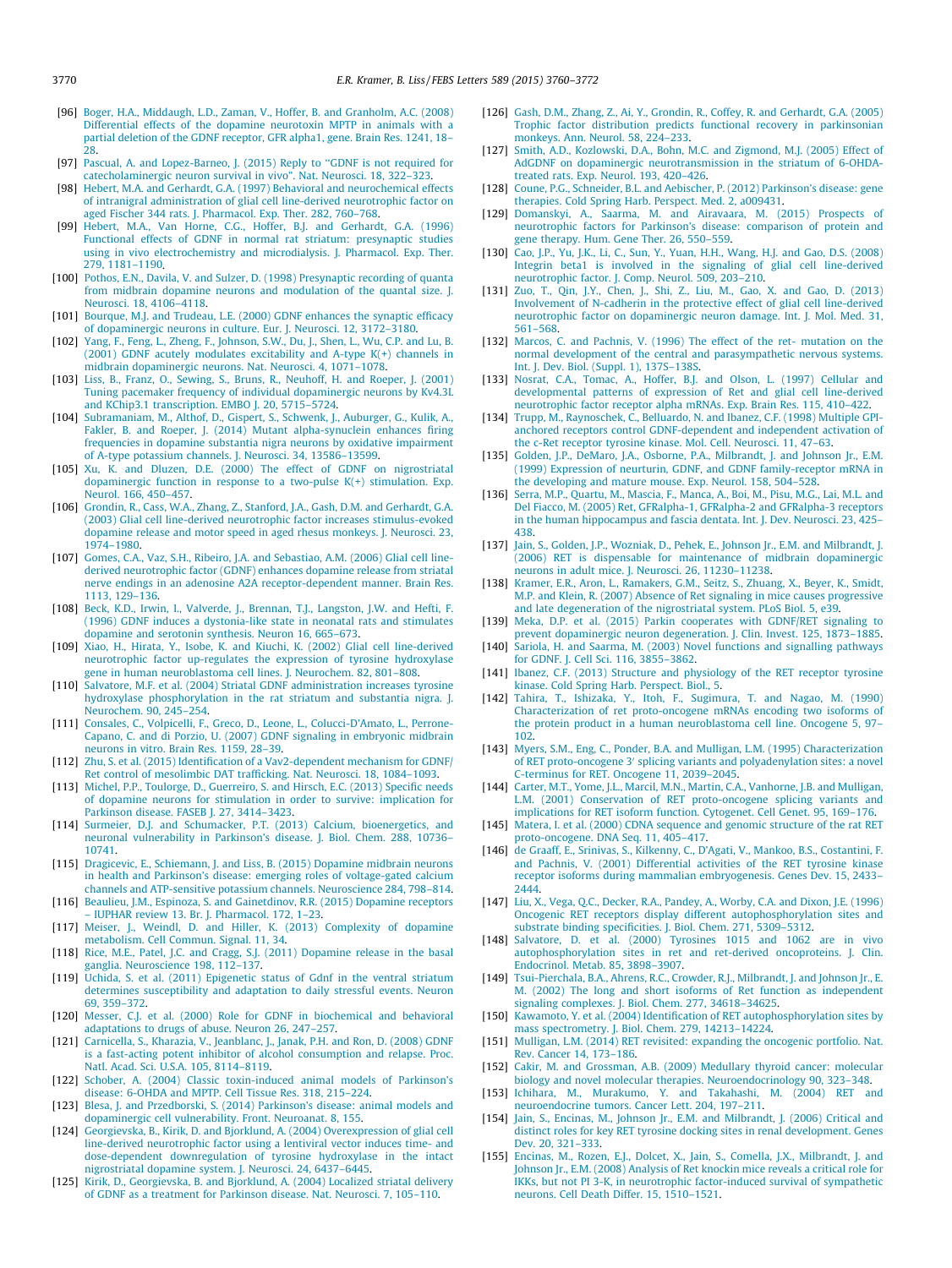- <span id="page-11-0"></span>[156] [Poteryaev, D., Titievsky, A., Sun, Y.F., Thomas-Crusells, J., Lindahl, M., Billaud,](http://refhub.elsevier.com/S0014-5793(15)00977-1/h0780) [M., Arumae, U. and Saarma, M. \(1999\) GDNF triggers a novel ret-independent](http://refhub.elsevier.com/S0014-5793(15)00977-1/h0780) [Src kinase family-coupled signaling via a GPI-linked GDNF receptor alpha1.](http://refhub.elsevier.com/S0014-5793(15)00977-1/h0780) [FEBS Lett. 463, 63–66.](http://refhub.elsevier.com/S0014-5793(15)00977-1/h0780)
- [157] [Tansey, M.G., Baloh, R.H., Milbrandt, J. and Johnson Jr., E.M. \(2000\) GFRalpha](http://refhub.elsevier.com/S0014-5793(15)00977-1/h0785)[mediated localization of RET to lipid rafts is required for effective](http://refhub.elsevier.com/S0014-5793(15)00977-1/h0785) [downstream signaling, differentiation, and neuronal survival. Neuron 25,](http://refhub.elsevier.com/S0014-5793(15)00977-1/h0785) [611–623.](http://refhub.elsevier.com/S0014-5793(15)00977-1/h0785)
- [158] [Paratcha, G., Ledda, F., Baars, L., Coulpier, M., Besset, V., Anders, J., Scott, R.](http://refhub.elsevier.com/S0014-5793(15)00977-1/h0790) [and Ibanez, C.F. \(2001\) Released GFRalpha1 potentiates downstream](http://refhub.elsevier.com/S0014-5793(15)00977-1/h0790) [signaling, neuronal survival, and differentiation via a novel mechanism of](http://refhub.elsevier.com/S0014-5793(15)00977-1/h0790) [recruitment of c-Ret to lipid rafts. Neuron 29, 171–184.](http://refhub.elsevier.com/S0014-5793(15)00977-1/h0790)
- [159] [Richardson, D.S., Lai, A.Z. and Mulligan, L.M. \(2006\) RET ligand-induced](http://refhub.elsevier.com/S0014-5793(15)00977-1/h0795) [internalization and its consequences for downstream signaling. Oncogene](http://refhub.elsevier.com/S0014-5793(15)00977-1/h0795) [25, 3206–3211](http://refhub.elsevier.com/S0014-5793(15)00977-1/h0795).
- [160] [Scott, R.P., Eketjall, S., Aineskog, H. and Ibanez, C.F. \(2005\) Distinct turnover](http://refhub.elsevier.com/S0014-5793(15)00977-1/h0800) [of alternatively spliced isoforms of the RET kinase receptor mediated by](http://refhub.elsevier.com/S0014-5793(15)00977-1/h0800) [differential recruitment of the Cbl ubiquitin ligase. J. Biol. Chem. 280, 13442–](http://refhub.elsevier.com/S0014-5793(15)00977-1/h0800) [13449.](http://refhub.elsevier.com/S0014-5793(15)00977-1/h0800)
- [161] [Pierchala, B.A., Milbrandt, J. and Johnson Jr., E.M. \(2006\) Glial cell line](http://refhub.elsevier.com/S0014-5793(15)00977-1/h0805)[derived neurotrophic factor-dependent recruitment of Ret into lipid rafts](http://refhub.elsevier.com/S0014-5793(15)00977-1/h0805) [enhances signaling by partitioning Ret from proteasome-dependent](http://refhub.elsevier.com/S0014-5793(15)00977-1/h0805) [degradation. J. Neurosci. 26, 2777–2787](http://refhub.elsevier.com/S0014-5793(15)00977-1/h0805).
- [162] [Richardson, D.S., Rodrigues, D.M., Hyndman, B.D., Crupi, M.J., Nicolescu, A.C.](http://refhub.elsevier.com/S0014-5793(15)00977-1/h0810) [and Mulligan, L.M. \(2012\) Alternative splicing results in RET isoforms with](http://refhub.elsevier.com/S0014-5793(15)00977-1/h0810) [distinct trafficking properties. Mol. Biol. Cell 23, 3838–3850](http://refhub.elsevier.com/S0014-5793(15)00977-1/h0810).
- [163] [Tsui, C.C. and Pierchala, B.A. \(2008\) CD2AP and Cbl-3/Cbl-c constitute a](http://refhub.elsevier.com/S0014-5793(15)00977-1/h0815) [critical checkpoint in the regulation of ret signal transduction. J. Neurosci. 28,](http://refhub.elsevier.com/S0014-5793(15)00977-1/h0815) [8789–8800](http://refhub.elsevier.com/S0014-5793(15)00977-1/h0815).
- [164] [Calco, G.N., Stephens, O.R., Donahue, L.M., Tsui, C.C. and Pierchala, B.A. \(2014\)](http://refhub.elsevier.com/S0014-5793(15)00977-1/h0820) [CD2-associated protein \(CD2AP\) enhances casitas B lineage lymphoma-3/c](http://refhub.elsevier.com/S0014-5793(15)00977-1/h0820) [\(Cbl-3/c\)-mediated Ret isoform-specific ubiquitination and degradation via](http://refhub.elsevier.com/S0014-5793(15)00977-1/h0820) [its amino-terminal Src homology 3 domains. J. Biol. Chem. 289, 7307–7319](http://refhub.elsevier.com/S0014-5793(15)00977-1/h0820).
- [165] [Tsui, C.C. and Pierchala, B.A. \(2010\) The differential axonal degradation of Ret](http://refhub.elsevier.com/S0014-5793(15)00977-1/h0825) [accounts for cell-type-specific function of glial cell line-derived neurotrophic](http://refhub.elsevier.com/S0014-5793(15)00977-1/h0825) [factor as a retrograde survival factor. J. Neurosci. 30, 5149–5158](http://refhub.elsevier.com/S0014-5793(15)00977-1/h0825).
- [166] [Arenas, E., Denham, M. and Villaescusa, J.C. \(2015\) How to make a midbrain](http://refhub.elsevier.com/S0014-5793(15)00977-1/h0830) [dopaminergic neuron. Development 142, 1918–1936.](http://refhub.elsevier.com/S0014-5793(15)00977-1/h0830)
- [167] [Schuchardt, A., D'Agati, V., Larsson-Blomberg, L., Costantini, F. and Pachnis, V.](http://refhub.elsevier.com/S0014-5793(15)00977-1/h0835) [\(1994\) Defects in the kidney and enteric nervous system of mice lacking the](http://refhub.elsevier.com/S0014-5793(15)00977-1/h0835) [tyrosine kinase receptor Ret. Nature 367, 380–383.](http://refhub.elsevier.com/S0014-5793(15)00977-1/h0835)
- [168] [Jain, S. et al. \(2004\) Mice expressing a dominant-negative Ret mutation](http://refhub.elsevier.com/S0014-5793(15)00977-1/h0840) [phenocopy human Hirschsprung disease and delineate a direct role of Ret in](http://refhub.elsevier.com/S0014-5793(15)00977-1/h0840) [spermatogenesis. Development 131, 5503–5513](http://refhub.elsevier.com/S0014-5793(15)00977-1/h0840).
- [169] [Zhuang, X., Masson, J., Gingrich, J.A., Rayport, S. and Hen, R. \(2005\) Targeted](http://refhub.elsevier.com/S0014-5793(15)00977-1/h0845) [gene expression in dopamine and serotonin neurons of the mouse brain. J.](http://refhub.elsevier.com/S0014-5793(15)00977-1/h0845) [Neurosci. Methods 143, 27–32.](http://refhub.elsevier.com/S0014-5793(15)00977-1/h0845)
- [170] [Hirsch, E.C. and Hunot, S. \(2009\) Neuroinflammation in Parkinson's disease: a](http://refhub.elsevier.com/S0014-5793(15)00977-1/h0850) [target for neuroprotection? Lancet Neurol. 8, 382–397](http://refhub.elsevier.com/S0014-5793(15)00977-1/h0850).
- [171] [Beitz, J.M. \(2014\) Parkinson's disease: a review. Front. Biosci. \(Schol Ed\) 6,](http://refhub.elsevier.com/S0014-5793(15)00977-1/h0855) [65–74.](http://refhub.elsevier.com/S0014-5793(15)00977-1/h0855)
- [172] [Parlato, R., Rieker, C., Turiault, M., Tronche, F. and Schutz, G. \(2006\) Survival](http://refhub.elsevier.com/S0014-5793(15)00977-1/h0860) [of DA neurons is independent of CREM upregulation in absence of CREB.](http://refhub.elsevier.com/S0014-5793(15)00977-1/h0860) [Genesis 44, 454–464](http://refhub.elsevier.com/S0014-5793(15)00977-1/h0860).
- [173] [Turiault, M., Parnaudeau, S., Milet, A., Parlato, R., Rouzeau, J.D., Lazar, M. and](http://refhub.elsevier.com/S0014-5793(15)00977-1/h0865) [Tronche, F. \(2007\) Analysis of dopamine transporter gene expression pattern](http://refhub.elsevier.com/S0014-5793(15)00977-1/h0865) [– generation of DAT-iCre transgenic mice. FEBS J. 274, 3568–3577](http://refhub.elsevier.com/S0014-5793(15)00977-1/h0865).
- [174] [Ibanez, C.F. \(2008\) Catecholaminergic neuron survival: getting hooked on](http://refhub.elsevier.com/S0014-5793(15)00977-1/h0870) [GDNF. Nat. Neurosci. 11, 735–736.](http://refhub.elsevier.com/S0014-5793(15)00977-1/h0870)
- [175] [Smith-Hicks, C.L., Sizer, K.C., Powers, J.F., Tischler, A.S. and Costantini, F.](http://refhub.elsevier.com/S0014-5793(15)00977-1/h0875) [\(2000\) C-cell hyperplasia, pheochromocytoma and sympathoadrenal](http://refhub.elsevier.com/S0014-5793(15)00977-1/h0875) [malformation in a mouse model of multiple endocrine neoplasia type 2B.](http://refhub.elsevier.com/S0014-5793(15)00977-1/h0875) [EMBO J. 19, 612–622](http://refhub.elsevier.com/S0014-5793(15)00977-1/h0875).
- [176] [Takahashi, M. \(2001\) The GDNF/RET signaling pathway and human diseases.](http://refhub.elsevier.com/S0014-5793(15)00977-1/h0880) [Cytokine Growth Factor Rev. 12, 361–373](http://refhub.elsevier.com/S0014-5793(15)00977-1/h0880).
- [177] [Gujral, T.S., Singh, V.K., Jia, Z. and Mulligan, L.M. \(2006\) Molecular](http://refhub.elsevier.com/S0014-5793(15)00977-1/h0885) [mechanisms of RET receptor-mediated oncogenesis in multiple endocrine](http://refhub.elsevier.com/S0014-5793(15)00977-1/h0885) [neoplasia 2B. Cancer Res. 66, 10741–10749.](http://refhub.elsevier.com/S0014-5793(15)00977-1/h0885)
- [178] [Runeberg-Roos, P., Virtanen, H. and Saarma, M. \(2007\) RET\(MEN 2B\) is active](http://refhub.elsevier.com/S0014-5793(15)00977-1/h0890) [in the endoplasmic reticulum before reaching the cell surface. Oncogene 26,](http://refhub.elsevier.com/S0014-5793(15)00977-1/h0890) [7909–7915](http://refhub.elsevier.com/S0014-5793(15)00977-1/h0890).
- [179] [Bongarzone, I. et al. \(1998\) Full activation of MEN2B mutant RET by an](http://refhub.elsevier.com/S0014-5793(15)00977-1/h0895) [additional MEN2A mutation or by ligand GDNF stimulation. Oncogene 16,](http://refhub.elsevier.com/S0014-5793(15)00977-1/h0895) [2295–2301](http://refhub.elsevier.com/S0014-5793(15)00977-1/h0895).
- [180] [Mijatovic, J. et al. \(2007\) Constitutive Ret activity in knock-in multiple](http://refhub.elsevier.com/S0014-5793(15)00977-1/h0900) [endocrine neoplasia type B mice induces profound elevation of brain](http://refhub.elsevier.com/S0014-5793(15)00977-1/h0900) [dopamine concentration via enhanced synthesis and increases the number](http://refhub.elsevier.com/S0014-5793(15)00977-1/h0900) [of TH-positive cells in the substantia nigra. J. Neurosci. 27, 4799–4809.](http://refhub.elsevier.com/S0014-5793(15)00977-1/h0900)
- [181] [Mijatovic, J., Patrikainen, O., Yavich, L., Airavaara, M., Ahtee, L., Saarma, M.](http://refhub.elsevier.com/S0014-5793(15)00977-1/h0905) [and Piepponen, T.P. \(2008\) Characterization of the striatal dopaminergic](http://refhub.elsevier.com/S0014-5793(15)00977-1/h0905) [neurotransmission in MEN2B mice with elevated cerebral tissue dopamine. J.](http://refhub.elsevier.com/S0014-5793(15)00977-1/h0905) [Neurochem. 105, 1716–1725.](http://refhub.elsevier.com/S0014-5793(15)00977-1/h0905)
- [182] [Kowsky, S., Poppelmeyer, C., Kramer, E.R., Falkenburger, B.H., Kruse, A., Klein,](http://refhub.elsevier.com/S0014-5793(15)00977-1/h0910) [R. and Schulz, J.B. \(2007\) RET signaling does not modulate MPTP toxicity but](http://refhub.elsevier.com/S0014-5793(15)00977-1/h0910) [is required for regeneration of dopaminergic axon terminals. Proc. Natl. Acad.](http://refhub.elsevier.com/S0014-5793(15)00977-1/h0910) [Sci. U.S.A. 104, 20049–20054.](http://refhub.elsevier.com/S0014-5793(15)00977-1/h0910)
- [183] [Mijatovic, J., Piltonen, M., Alberton, P., Mannisto, P.T., Saarma, M. and](http://refhub.elsevier.com/S0014-5793(15)00977-1/h0915) [Piepponen, T.P. \(2009\) Constitutive Ret signaling is protective for](http://refhub.elsevier.com/S0014-5793(15)00977-1/h0915) [dopaminergic cell bodies but not for axonal terminals. Neurobiol. Aging.](http://refhub.elsevier.com/S0014-5793(15)00977-1/h0915)
- [184] [Lindgren, N., Francardo, V., Quintino, L., Lundberg, C. and Cenci, M.A. \(2012\) A](http://refhub.elsevier.com/S0014-5793(15)00977-1/h0920) [model of GDNF gene therapy in mice with 6-Hydroxydopamine lesions: time](http://refhub.elsevier.com/S0014-5793(15)00977-1/h0920) [course of Neurorestorative effects and ERK1/2 activation. J. Parkinsons Dis. 2,](http://refhub.elsevier.com/S0014-5793(15)00977-1/h0920) [333–348.](http://refhub.elsevier.com/S0014-5793(15)00977-1/h0920)
- [185] [Wells Jr., S.A., Pacini, F., Robinson, B.G. and Santoro, M. \(2013\) Multiple](http://refhub.elsevier.com/S0014-5793(15)00977-1/h0925) [endocrine neoplasia type 2 and familial medullary thyroid carcinoma: an](http://refhub.elsevier.com/S0014-5793(15)00977-1/h0925) [update. J. Clin. Endocrinol. Metab. 98, 3149–3164.](http://refhub.elsevier.com/S0014-5793(15)00977-1/h0925)
- [186] [Plaza-Menacho, I., Burzynski, G.M., de Groot, J.W., Eggen, B.J. and Hofstra, R.](http://refhub.elsevier.com/S0014-5793(15)00977-1/h0930) [M. \(2006\) Current concepts in RET-related genetics, signaling and](http://refhub.elsevier.com/S0014-5793(15)00977-1/h0930) [therapeutics. Trends Genet. 22, 627–636](http://refhub.elsevier.com/S0014-5793(15)00977-1/h0930).
- [187] [Hsieh, A.R., Hsiao, C.L., Chang, S.W., Wang, H.M. and Fann, C.S. \(2011\) On the](http://refhub.elsevier.com/S0014-5793(15)00977-1/h0935) [use of multifactor dimensionality reduction \(MDR\) and classification and](http://refhub.elsevier.com/S0014-5793(15)00977-1/h0935) [regression tree \(CART\) to identify haplotype-haplotype interactions in](http://refhub.elsevier.com/S0014-5793(15)00977-1/h0935) [genetic studies. Genomics 97, 77–85](http://refhub.elsevier.com/S0014-5793(15)00977-1/h0935).
- [188] [Wirdefeldt, K., Burgess, C.E., Westerberg, L., Payami, H. and Schalling, M.](http://refhub.elsevier.com/S0014-5793(15)00977-1/h0940) [\(2003\) A linkage study of candidate loci in familial Parkinson's disease. BMC](http://refhub.elsevier.com/S0014-5793(15)00977-1/h0940) [Neurol. 3, 6](http://refhub.elsevier.com/S0014-5793(15)00977-1/h0940).
- [189] [Lucking, C.B., Lichtner, P., Kramer, E.R., Gieger, C., Illig, T., Dichgans, M., Berg,](http://refhub.elsevier.com/S0014-5793(15)00977-1/h0945) [D. and Gasser, T. \(2010\) Polymorphisms in the receptor for GDNF \(RET\) are](http://refhub.elsevier.com/S0014-5793(15)00977-1/h0945) [not associated with Parkinson's disease in Southern Germany. Neurobiol.](http://refhub.elsevier.com/S0014-5793(15)00977-1/h0945) [Aging 31, 167–168](http://refhub.elsevier.com/S0014-5793(15)00977-1/h0945).
- [190] [Fusco, D. et al. \(2010\) The RET51/FKBP52 complex and its involvement in](http://refhub.elsevier.com/S0014-5793(15)00977-1/h0950) [Parkinson disease. Hum. Mol. Genet. 19, 2804–2816.](http://refhub.elsevier.com/S0014-5793(15)00977-1/h0950)
- [191] [Lockhart, P.J., Lincoln, S., Hulihan, M., Kachergus, J., Wilkes, K., Bisceglio, G.,](http://refhub.elsevier.com/S0014-5793(15)00977-1/h0955) [Mash, D.C. and Farrer, M.J. \(2004\) DJ-1 mutations are a rare cause of](http://refhub.elsevier.com/S0014-5793(15)00977-1/h0955) [recessively inherited early onset parkinsonism mediated by loss of protein](http://refhub.elsevier.com/S0014-5793(15)00977-1/h0955) [function. J. Med. Genet. 41, e22.](http://refhub.elsevier.com/S0014-5793(15)00977-1/h0955)
- [192] [Gasser, T., Hardy, J. and Mizuno, Y. \(2011\) Milestones in PD genetics. Mov.](http://refhub.elsevier.com/S0014-5793(15)00977-1/h0960) [Disord. 26, 1042–1048.](http://refhub.elsevier.com/S0014-5793(15)00977-1/h0960)
- [193] [Aron, L., Klein, P., Pham, T.T., Kramer, E.R., Wurst, W. and Klein, R. \(2010\) Pro](http://refhub.elsevier.com/S0014-5793(15)00977-1/h0965)[survival role for Parkinson's associated gene DJ-1 revealed in trophically](http://refhub.elsevier.com/S0014-5793(15)00977-1/h0965) [impaired dopaminergic neurons. PLoS Biol. 8, e1000349.](http://refhub.elsevier.com/S0014-5793(15)00977-1/h0965)
- [194] [Foti, R. et al. \(2010\) Parkinson disease-associated DJ-1 is required for the](http://refhub.elsevier.com/S0014-5793(15)00977-1/h0970) [expression of the glial cell line-derived neurotrophic factor receptor RET in](http://refhub.elsevier.com/S0014-5793(15)00977-1/h0970) [human neuroblastoma cells. J. Biol. Chem. 285, 18565–18574](http://refhub.elsevier.com/S0014-5793(15)00977-1/h0970).
- [195] [Polymeropoulos, M.H. et al. \(1997\) Mutation in the alpha-synuclein](http://refhub.elsevier.com/S0014-5793(15)00977-1/h0975) [gene identified in families with Parkinson's disease. Science 276,](http://refhub.elsevier.com/S0014-5793(15)00977-1/h0975) [2045–2047](http://refhub.elsevier.com/S0014-5793(15)00977-1/h0975).
- [196] [Stefanis, L. \(2012\) Alpha-Synuclein in Parkinson's disease. Cold Spring Harb.](http://refhub.elsevier.com/S0014-5793(15)00977-1/h0980) [Perspect. Med. 2, a009399.](http://refhub.elsevier.com/S0014-5793(15)00977-1/h0980)
- [197] [Kalia, L.V., Kalia, S.K., McLean, P.J., Lozano, A.M. and Lang, A.E. \(2013\) Alpha-](http://refhub.elsevier.com/S0014-5793(15)00977-1/h0985)[Synuclein oligomers and clinical implications for Parkinson disease. Ann.](http://refhub.elsevier.com/S0014-5793(15)00977-1/h0985) [Neurol. 73, 155–169.](http://refhub.elsevier.com/S0014-5793(15)00977-1/h0985)
- [198] [Decressac, M., Ulusoy, A., Mattsson, B., Georgievska, B., Romero-Ramos, M.,](http://refhub.elsevier.com/S0014-5793(15)00977-1/h0990) [Kirik, D. and Bjorklund, A. \(2011\) GDNF fails to exert neuroprotection in a rat](http://refhub.elsevier.com/S0014-5793(15)00977-1/h0990) [alpha-synuclein model of Parkinson's disease. Brain 134, 2302–2311.](http://refhub.elsevier.com/S0014-5793(15)00977-1/h0990)
- [199] [Decressac, M., Kadkhodaei, B., Mattsson, B., Laguna, A., Perlmann, T. and](http://refhub.elsevier.com/S0014-5793(15)00977-1/h0995) [Bjorklund, A. \(2012\) Alpha-Synuclein-induced down-regulation of Nurr1](http://refhub.elsevier.com/S0014-5793(15)00977-1/h0995) [disrupts GDNF signaling in nigral dopamine neurons. Sci. Transl. Med. 4.](http://refhub.elsevier.com/S0014-5793(15)00977-1/h0995) [163ra156.](http://refhub.elsevier.com/S0014-5793(15)00977-1/h0995)
- [200] [Lo Bianco, C., Deglon, N., Pralong, W. and Aebischer, P. \(2004\) Lentiviral nigral](http://refhub.elsevier.com/S0014-5793(15)00977-1/h1000) [delivery of GDNF does not prevent neurodegeneration in a genetic rat model](http://refhub.elsevier.com/S0014-5793(15)00977-1/h1000) [of Parkinson's disease. Neurobiol. Dis. 17, 283–289.](http://refhub.elsevier.com/S0014-5793(15)00977-1/h1000)
- [201] [Le, W.D., Xu, P., Jankovic, J., Jiang, H., Appel, S.H., Smith, R.G. and Vassilatis, D.](http://refhub.elsevier.com/S0014-5793(15)00977-1/h1005) [K. \(2003\) Mutations in NR4A2 associated with familial Parkinson disease.](http://refhub.elsevier.com/S0014-5793(15)00977-1/h1005) [Nat. Genet. 33, 85–89](http://refhub.elsevier.com/S0014-5793(15)00977-1/h1005).
- [202] [Saijo, K., Winner, B., Carson, C.T., Collier, J.G., Boyer, L., Rosenfeld, M.G., Gage,](http://refhub.elsevier.com/S0014-5793(15)00977-1/h1010) [F.H. and Glass, C.K. \(2009\) A Nurr1/CoREST pathway in microglia and](http://refhub.elsevier.com/S0014-5793(15)00977-1/h1010) [astrocytes protects dopaminergic neurons from inflammation-induced](http://refhub.elsevier.com/S0014-5793(15)00977-1/h1010) [death. Cell 137, 47–59](http://refhub.elsevier.com/S0014-5793(15)00977-1/h1010).
- [203] [Bensinger, S.J. and Tontonoz, P. \(2009\) A Nurr1 pathway for neuroprotection.](http://refhub.elsevier.com/S0014-5793(15)00977-1/h1015) [Cell 137, 26–28](http://refhub.elsevier.com/S0014-5793(15)00977-1/h1015).
- [204] [Galleguillos, D. et al. \(2010\) Nurr1 regulates RET expression in dopamine](http://refhub.elsevier.com/S0014-5793(15)00977-1/h1020) neurons of adult rat midbrain. I. Neurochem. 114, 1158–1167.
- [205] [Kadkhodaei, B. et al. \(2009\) Nurr1 is required for maintenance of maturing](http://refhub.elsevier.com/S0014-5793(15)00977-1/h1025) [and adult midbrain dopamine neurons. J. Neurosci. 29, 15923–15932.](http://refhub.elsevier.com/S0014-5793(15)00977-1/h1025)
- [206] [Kadkhodaei, B. et al. \(2013\) Transcription factor Nurr1 maintains fiber](http://refhub.elsevier.com/S0014-5793(15)00977-1/h1030) [integrity and nuclear-encoded mitochondrial gene expression in dopamine](http://refhub.elsevier.com/S0014-5793(15)00977-1/h1030) [neurons. Proc. Natl. Acad. Sci. U.S.A. 110, 2360–2365](http://refhub.elsevier.com/S0014-5793(15)00977-1/h1030).
- [207] [Hoffer, B.J. and Harvey, B.K. \(2011\) Is GDNF beneficial in Parkinson disease?](http://refhub.elsevier.com/S0014-5793(15)00977-1/h1035) [Nat. Rev. Neurol. 7, 600–602.](http://refhub.elsevier.com/S0014-5793(15)00977-1/h1035)
- [208] [Valente, E.M., Bentivoglio, A.R., Dixon, P.H., Ferraris, A., Ialongo, T., Frontali,](http://refhub.elsevier.com/S0014-5793(15)00977-1/h1040) [M., Albanese, A. and Wood, N.W. \(2001\) Localization of a novel locus for](http://refhub.elsevier.com/S0014-5793(15)00977-1/h1040) [autosomal recessive early-onset parkinsonism, PARK6, on human](http://refhub.elsevier.com/S0014-5793(15)00977-1/h1040) [chromosome 1p35-p36. Am. J. Hum. Genet. 68, 895–900](http://refhub.elsevier.com/S0014-5793(15)00977-1/h1040).
- [209] [Exner, N., Lutz, A.K., Haass, C. and Winklhofer, K.F. \(2012\) Mitochondrial](http://refhub.elsevier.com/S0014-5793(15)00977-1/h1045) [dysfunction in Parkinson's disease: molecular mechanisms and](http://refhub.elsevier.com/S0014-5793(15)00977-1/h1045) [pathophysiological consequences. EMBO J. 31, 3038–3062](http://refhub.elsevier.com/S0014-5793(15)00977-1/h1045).
- [210] [Kazlauskaite, A. et al. \(2015\) Binding to serine 65-phosphorylated ubiquitin](http://refhub.elsevier.com/S0014-5793(15)00977-1/h1050) [primes Parkin for optimal PINK1-dependent phosphorylation and activation.](http://refhub.elsevier.com/S0014-5793(15)00977-1/h1050) [EMBO Rep. 16, 939–954](http://refhub.elsevier.com/S0014-5793(15)00977-1/h1050).
- [211] [Wauer, T., Simicek, M., Schubert, A. and Komander, D. \(2015\) Mechanism of](http://refhub.elsevier.com/S0014-5793(15)00977-1/h1055) [phospho-ubiquitin-induced PARKIN activation. Nature 524, 370–374.](http://refhub.elsevier.com/S0014-5793(15)00977-1/h1055)